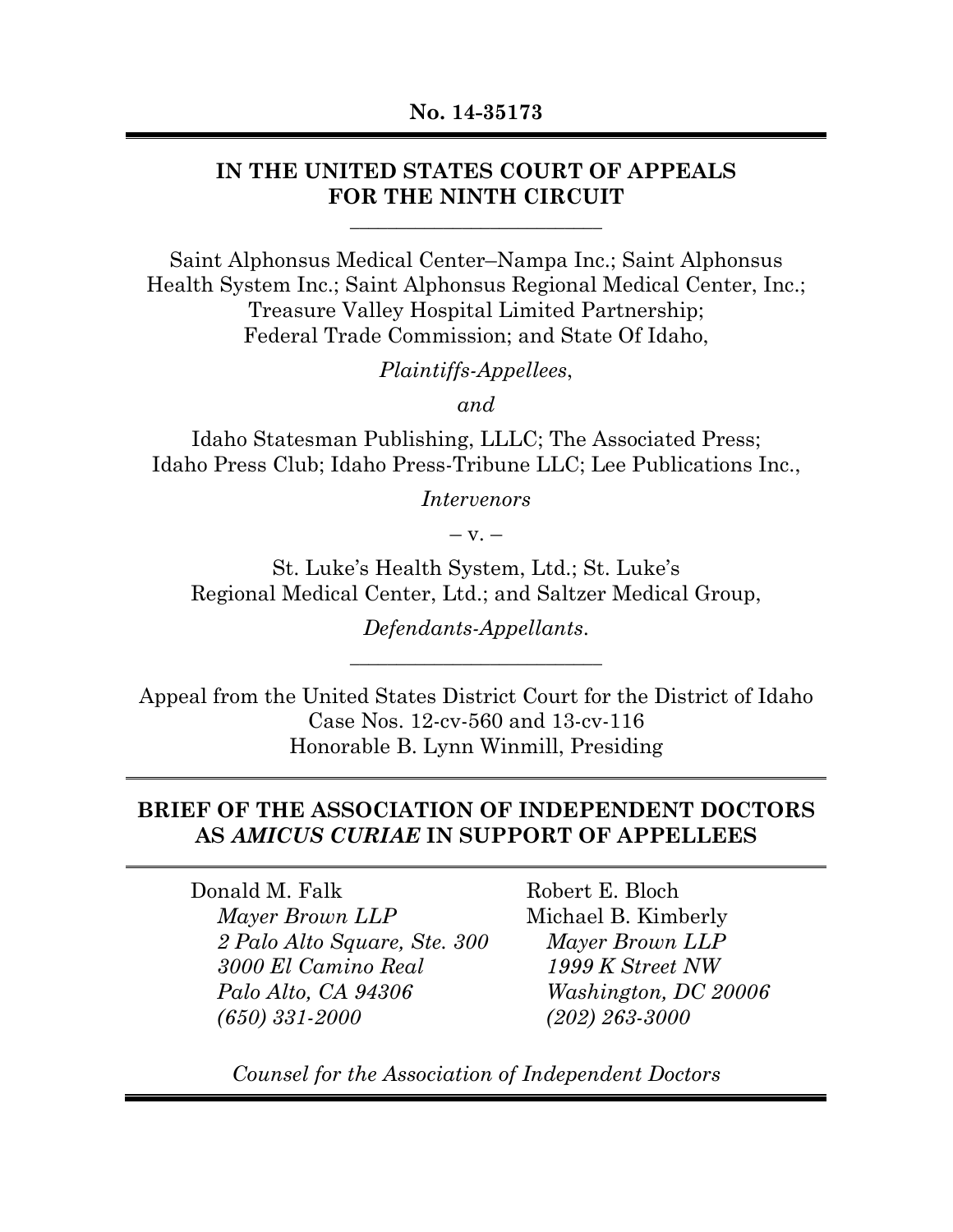## **CORPORATE DISCLOSURE STATEMENT**

The Association of Independent Doctors is a non-profit trade organization. It does not have a parent corporation or issue publicly traded securities.

/s/ *Robert E. Bloch*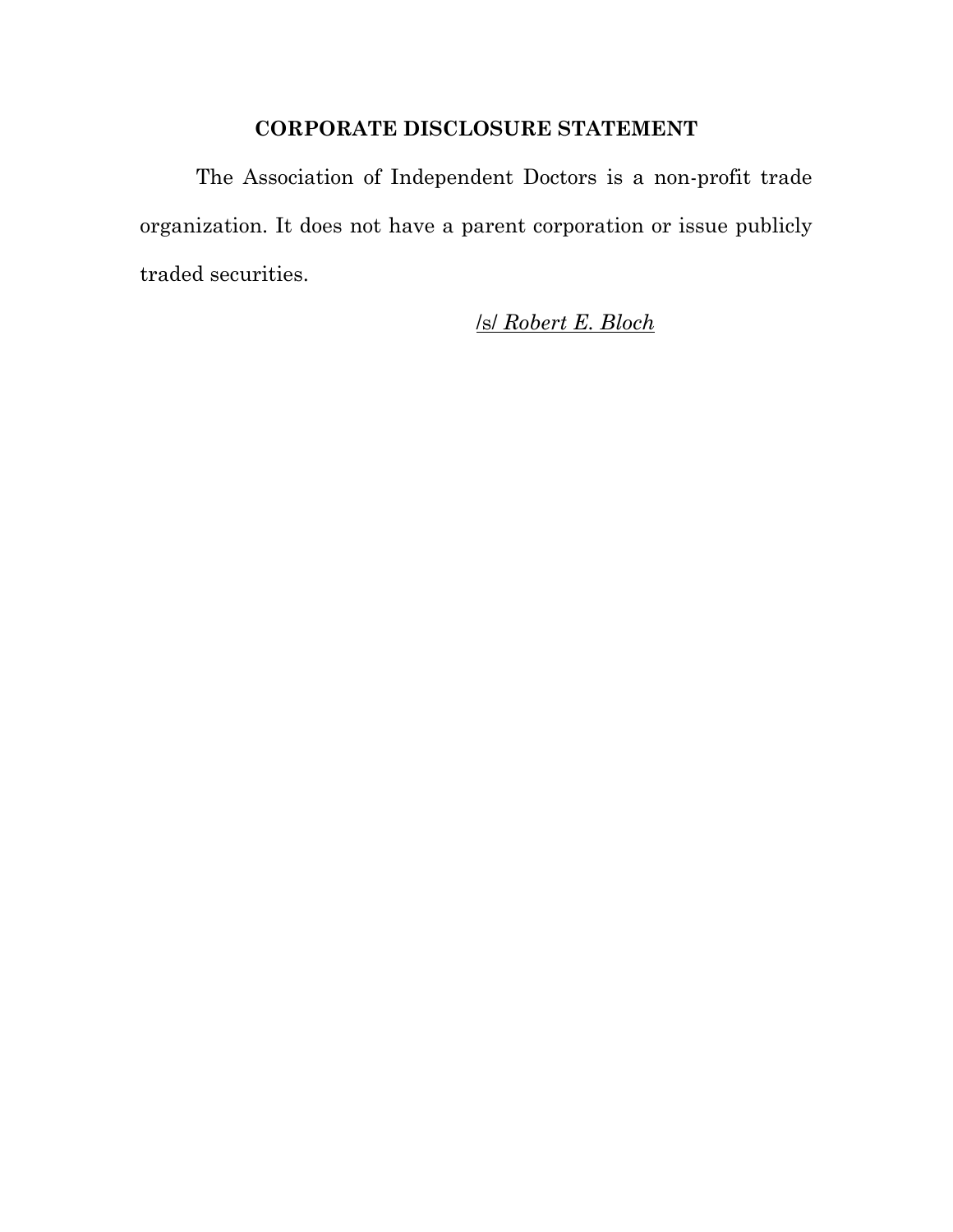# **TABLE OF CONTENTS**

|  | A. Large hospital systems provide lower quality and more                                                               |  |
|--|------------------------------------------------------------------------------------------------------------------------|--|
|  | 1. The acquisition will lower the quality of care                                                                      |  |
|  | 2. The acquisition will increase the cost of care                                                                      |  |
|  | B. The speculative efficiencies identified by St. Luke's as<br>following from the acquisition can be achieved by other |  |
|  | There is no evidence that the acquisition will<br>1.                                                                   |  |
|  | 2. The purported benefits of the acquisition are                                                                       |  |
|  | C. Competition, not consolidation, will better ensure                                                                  |  |
|  |                                                                                                                        |  |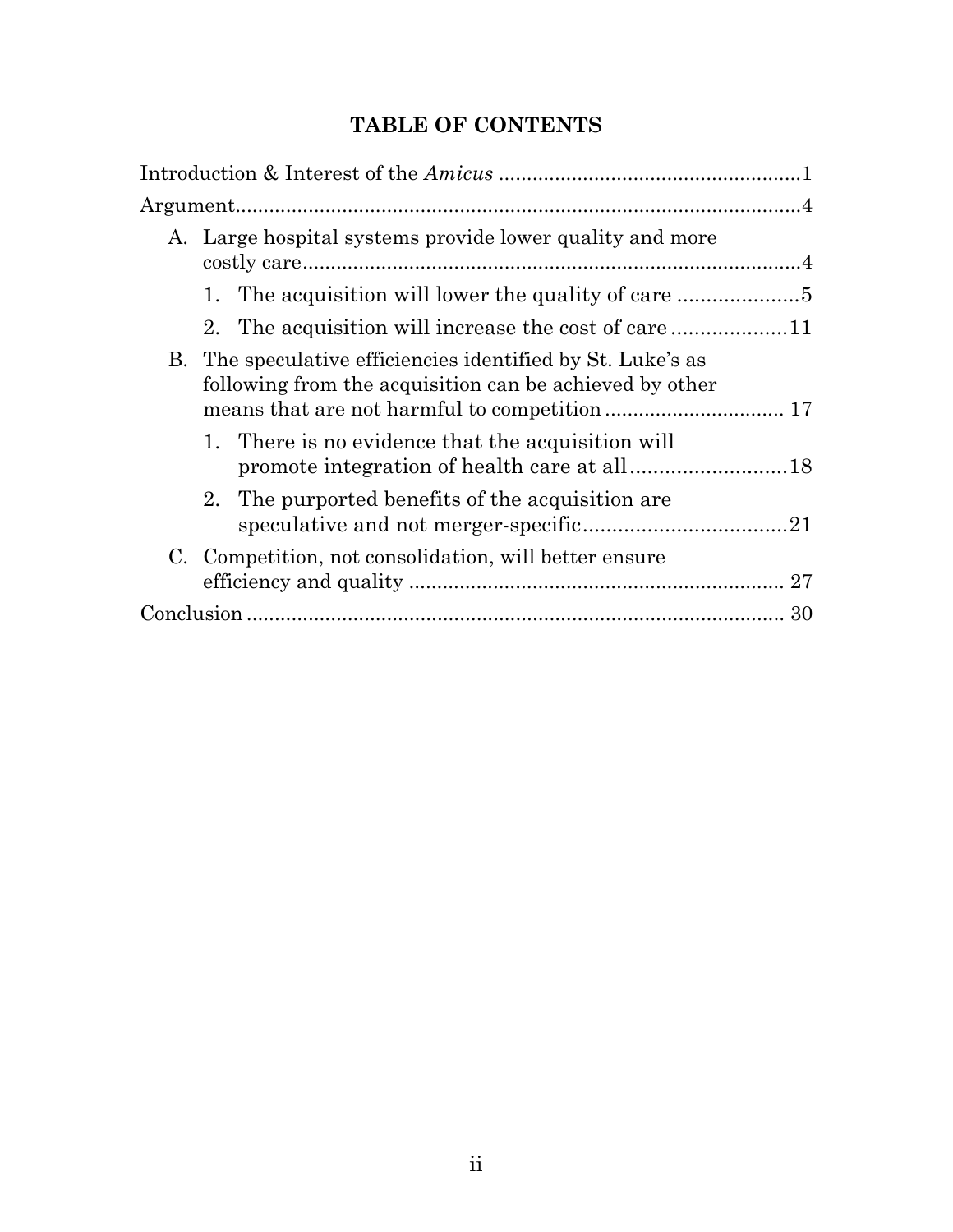## **TABLE OF AUTHORITIES**

| Cases |
|-------|
|-------|

| Aspen Skiing Co. v. Aspen Highlands Skiing Corp.,                                                                      |
|------------------------------------------------------------------------------------------------------------------------|
| FTC v. H.J. Heinz Co.,                                                                                                 |
| Glen Holly Entertainment, Inc. v. Tektronix, Inc.,                                                                     |
| ProMedica Health Sys., Inc. v. FTC,                                                                                    |
| Reiter v. Sonotone Corp.,                                                                                              |
| United States v. Brown Univ.,                                                                                          |
| Wilk v. Am. Med. Ass'n,                                                                                                |
| <b>Statutes</b>                                                                                                        |
|                                                                                                                        |
|                                                                                                                        |
|                                                                                                                        |
|                                                                                                                        |
| <b>Other Authorities</b>                                                                                               |
| Phillip E. Areeda & Herbert Hovenkamp, Antitrust Law                                                                   |
| Laurence C. Baker et al., Vertical Integration: Hospital<br>Ownership of Physician Practices is Associated with Higher |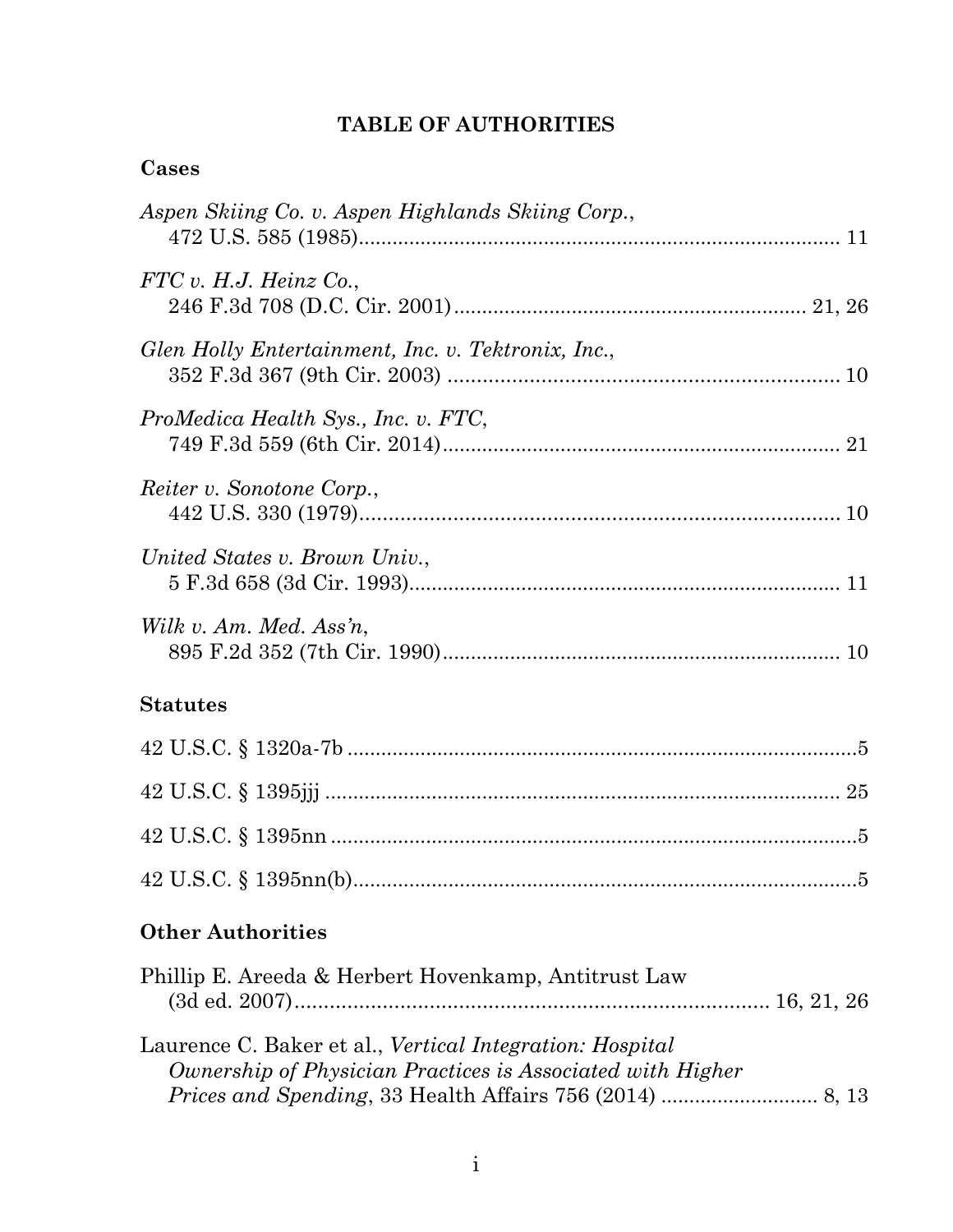# **TABLE OF AUTHORITIES**  (continued)

| Blue Cross Blue Shield Association, <i>Blue Plans Improving</i><br>Healthcare Quality and Affordability through Innovative      |                |
|---------------------------------------------------------------------------------------------------------------------------------|----------------|
|                                                                                                                                 |                |
|                                                                                                                                 |                |
| Lawton Robert Burns & Ralph W. Muller, <i>Hospital-physician</i><br>collaboration: landscape of economic integration and impact |                |
| Lawrence P. Casalino et al., Small Primary Care Physician<br>Practices Have Low Rates Of Preventable Hospital Admissions,       |                |
| Centers for Medicare & Medicaid Services, Accountable Care                                                                      | 24             |
| Zack Cooper, et al., Does Hospital Competition Save Lives?<br>Evidence from the English National Health System Patient          | 29             |
| Julie Creswell & Reed Abelson, New Laws and Rising Costs<br><i>Create a Surge of Supersizing Hospitals, N.Y. Times (Aug.</i>    | $\overline{2}$ |
| Alison Evans Cuellar & Paul J. Gertler, Strategic integration of<br>hospitals and physicians, 25 J. Health Econ. 1 (2006) 20    |                |
| Jessica Dickler, Family health care costs to exceed \$20,000 this                                                               | 3              |
| Audrey Dutton, Under fire, St. Luke's says it's trying to fix                                                                   |                |
| Victoria Stagg Elliott, Doctors describe pressures driving them<br>from independent practice, American Medical News (Nov.       |                |
|                                                                                                                                 |                |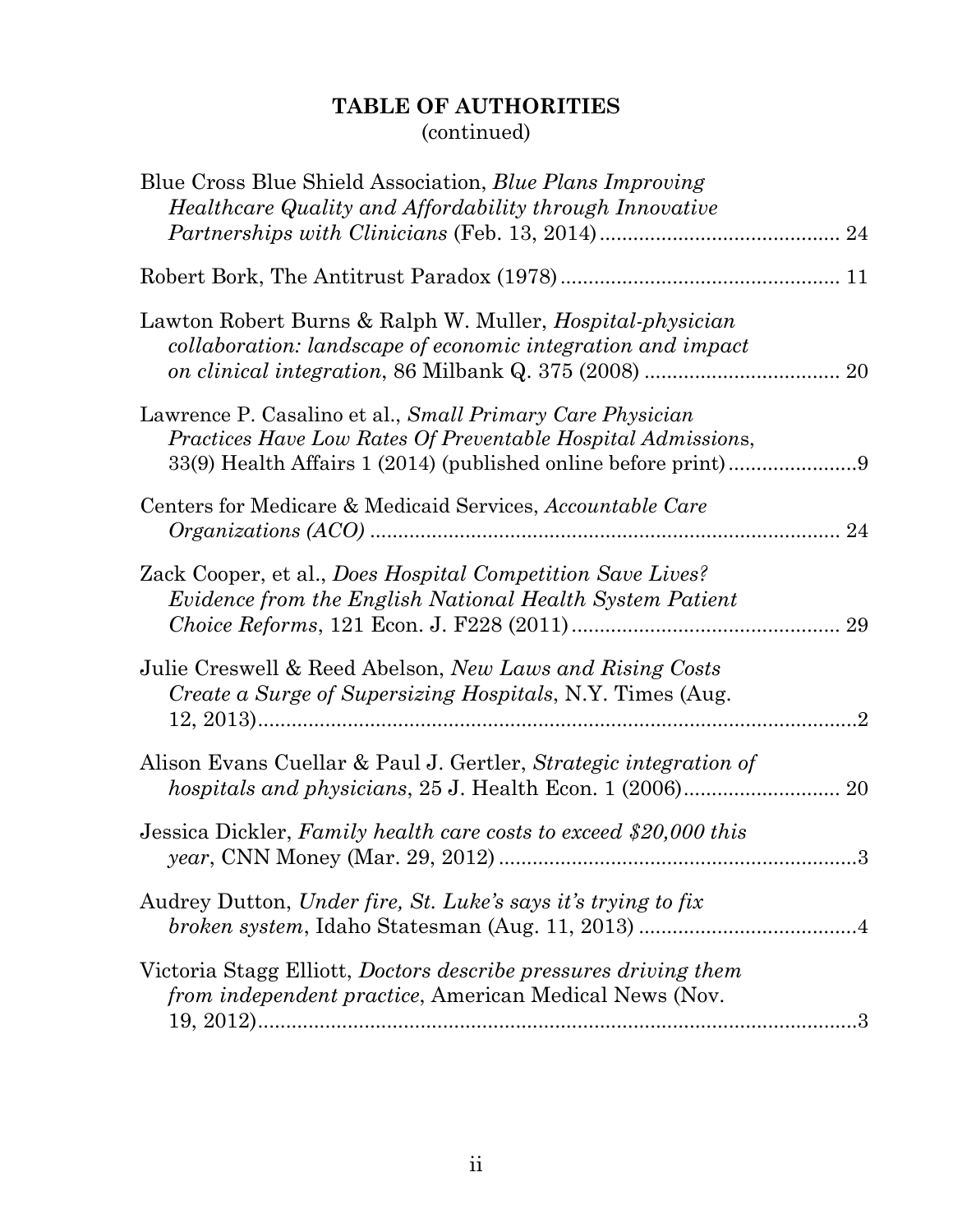# **TABLE OF AUTHORITIES**  (continued)

| Martin Gaynor et al., <i>Death by Market Power: Reform</i> ,<br>Competition and Patient Outcomes in the National Health<br>Services, National Bureau of Economic Research Working |    |
|-----------------------------------------------------------------------------------------------------------------------------------------------------------------------------------|----|
| Martin Gaynor et al., The Industrial Organization of Health                                                                                                                       |    |
| Martin Gaynor & Robert Town, The impact of hospital consoli-                                                                                                                      |    |
| Richard Gunderman, Should Doctors Work for Hospitals?, The                                                                                                                        |    |
| Herbert Hovenkamp, The Monopolization Offense, 61 Ohio St.                                                                                                                        |    |
| Robert S. Huckman, <i>Hospital Integration and Vertical</i><br>Consolidation: An Analysis of Acquisitions in New York                                                             |    |
| Bob Kocher & Ezekiel J. Emanuel, Overcoming the Pricing<br><i>Power of Hospitals, 308 J. Am. Med. Assoc. 1213 (2012) 11, 12, 28</i>                                               |    |
| John Kralewski et al., Do Integrated Health Care Systems<br><i>Provide Lower-Cost, High-Quality Care?, 40 Physician Exec.</i>                                                     | 13 |
| J. Michael McWilliams, et al., <i>Delivery System Integration and</i><br>Health Care Spending and Quality for Medicare<br>Beneficiaries, 173 J. Am. Med. Assoc. Intern. Med. 1447 |    |
| Medicare Payment Advisory Commission, Report to Congress:<br><i>Medicare and the Health Care Delivery System (June 2013) 3</i>                                                    |    |
| Amalia Miller & Catherine Tucker, <i>Health Information</i><br><i>Exchange, System Size And Information Silos, 33 J. Health</i>                                                   | 23 |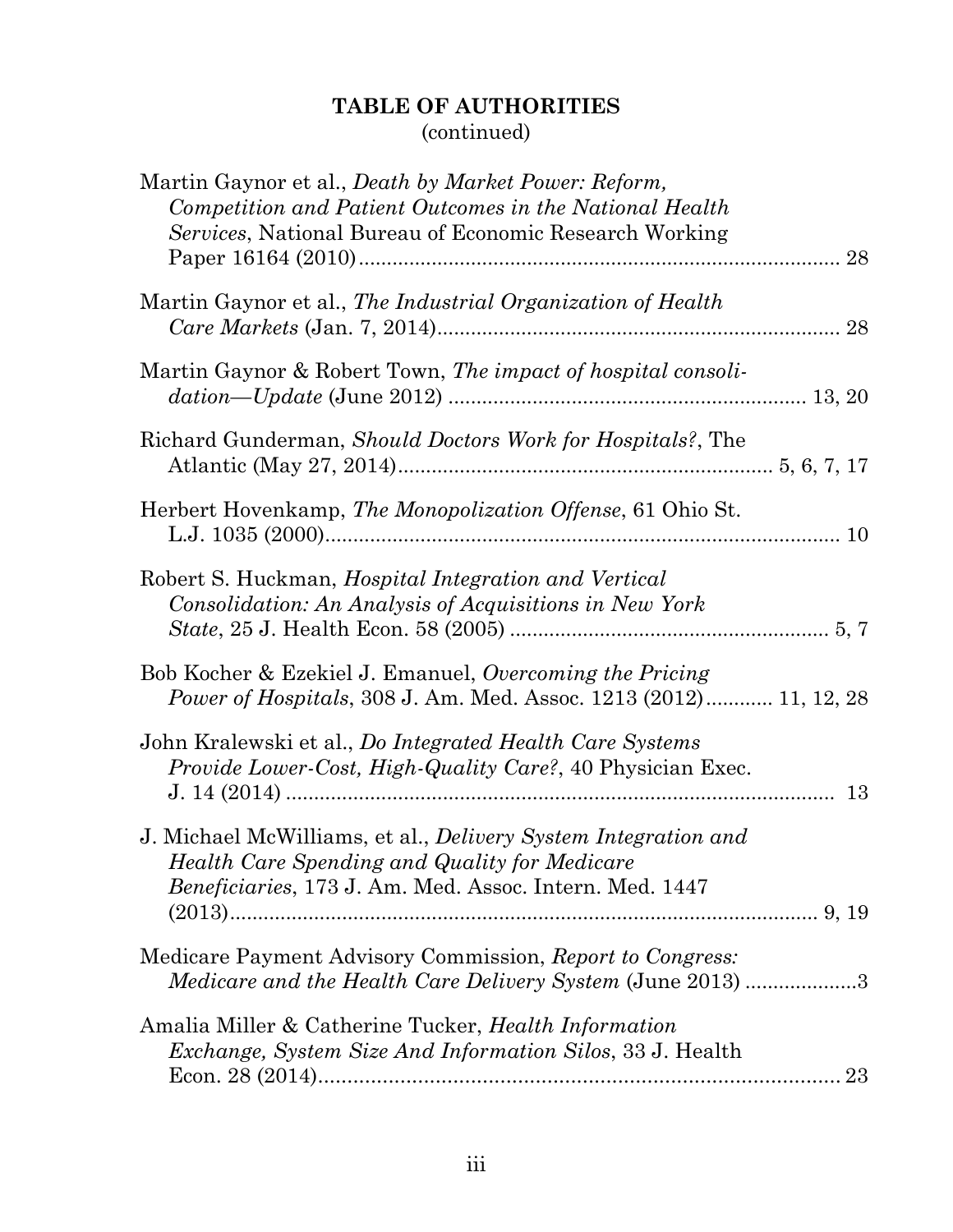# **TABLE OF AUTHORITIES**  (continued)

| Patient Protection and Affordable Care Act § 3022,                                                                              |  |
|---------------------------------------------------------------------------------------------------------------------------------|--|
| James D. Reschovsky & Chapin White, Hospital Outpatient<br>Prices Much Higher than Community Settings for Identical             |  |
| Thomas C. Tsai & Ashish K. Jha, <i>Hospital Consolidation</i> ,<br>Competition, and Quality: Is Bigger Necessarily Better?, 312 |  |
| U.S. Dep't of Justice & FTC,                                                                                                    |  |
| Steven D. Wales, The Stark Law: Boon or Boondoggle?, 27 Law                                                                     |  |
| Chapin White et al., Understanding Differences Between High-<br>and Low-Price Hospitals: Implications for Efforts to Rein in    |  |
| Sze-jung Wu et al., <i>Price Transparency For MRIs Increased</i><br>Use Of Less Costly Providers And Triggered Provider         |  |
|                                                                                                                                 |  |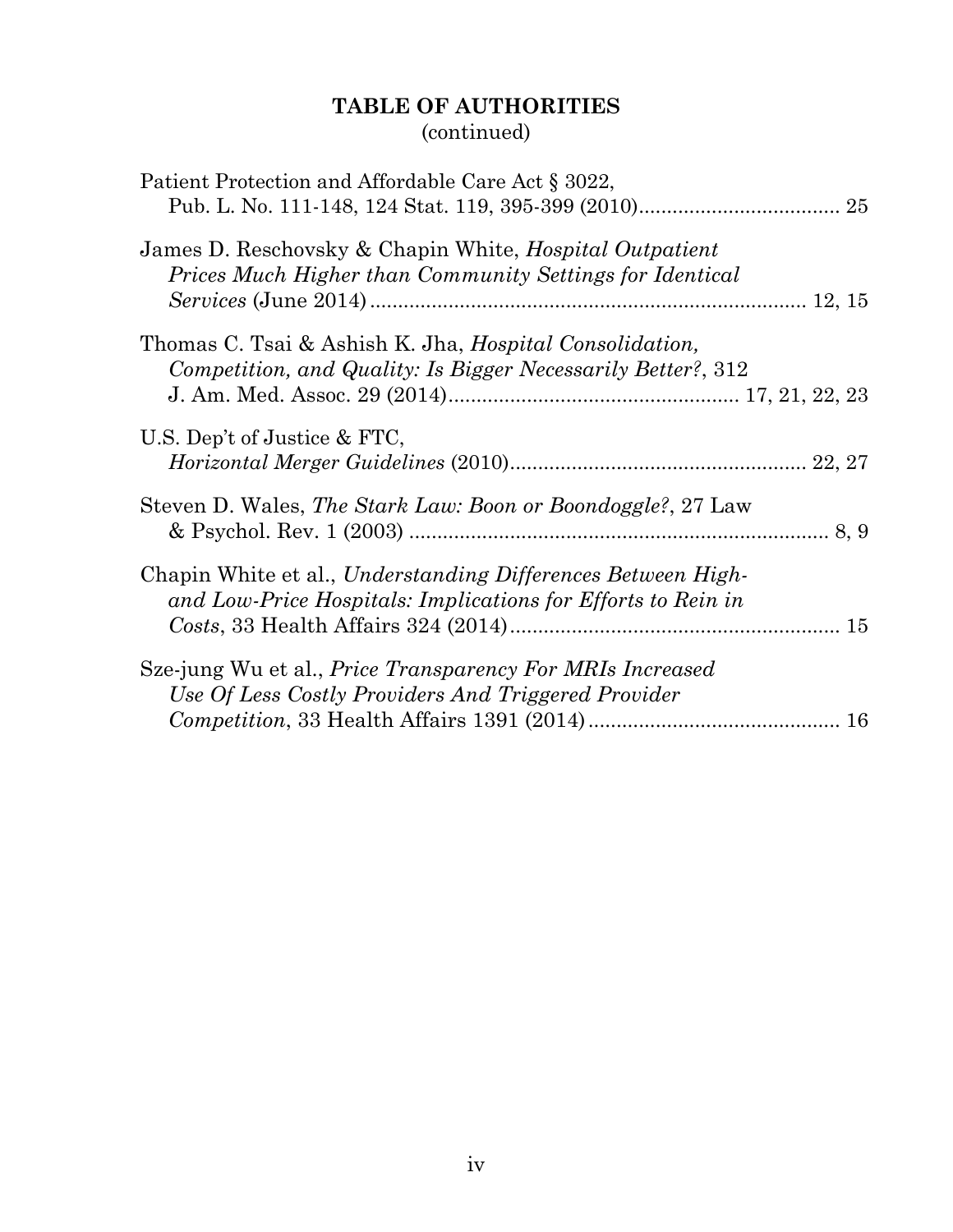## **INTRODUCTION & INTEREST OF THE** *AMICUS*

St. Luke's insists that its acquisition of the Saltzer Medical Group should not be enjoined because it will improve the quality and efficiency of care in and around Nampa, Idaho. But our broad experience, significant academic literature, and ample record evidence show otherwise. Now that Saltzer is a part of the St. Luke's hospital system, it operates as a "hospital-based outpatient facility," and its physicians can bill inflated "hospital-based rates" for the same services they provided before the merger at far lower prices. And because St. Luke's now controls 80% of the market for primary care services in Nampa as a result of the acquisition, it has the market power to make these price increases stick.

That is not all. Before the acquisition, independent Saltzer physicians were free to refer patients to whichever specialists or facilities they judged to serve their patients' best interests, taking account of quality, convenience, and cost. Now, as employees of a multi-billion-dollar business, Saltzer physicians (and, by extension, their patients) no longer have that choice. The record demonstrates that, in practice, Saltzer physicians

-

No party or counsel for any party authored this brief in whole or in part or otherwise contributed monetarily towards its preparation or submission. No other person other than *amici*, their members, and their counsel contributed monetarily towards the preparation or submission of this brief. All parties have consented to the filing of this brief.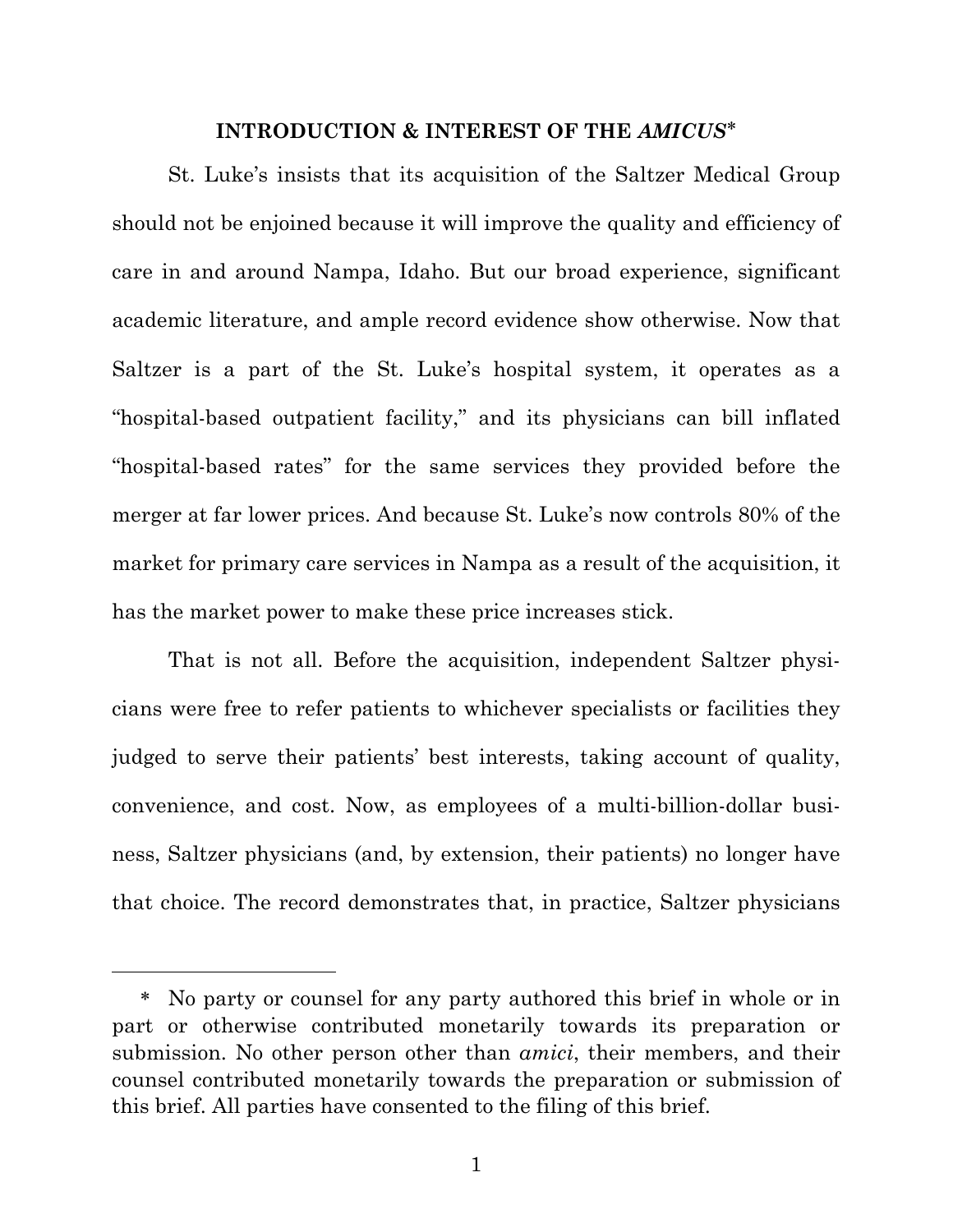now must refer their patients exclusively to high-cost specialists employed by St. Luke's, in a scheme that would be civilly sanctionable under the Stark Law and criminally sanctionable under the Anti-Kickback Statute if the Saltzer physicians remained independent. This hurts patients, not only because it means they pay higher prices for lower quality health care, but because they lose their only real advocates in the system—independent doctors who place patient interests ahead of profit motive.

These adverse effects are not unusual, but are becoming all too routine. With increasing frequency, large hospital systems are swallowing up independent physician practices. Indeed, the rate of hospital mergers and acquisitions has more than doubled since 2009. These systems use huge salaries and hospital privileges as leverage to force independent physicians to become captive hospital employees so the hospital can acquire market power and the inflated profits that attend it. As the New York Times recently reported, "[t]he rhetoric is all about efficiency," but "[t]he reality is all about higher prices." *See* Julie Creswell & Reed Abelson, *New Laws and Rising Costs Create a Surge of Supersizing Hospitals*, N.Y. Times (Aug. 12, 2013) (available online at tinyurl.com/ m67qmps). And patients are the ones that get the bill.

The Association of Independent Doctors (AID) is a national trade association established to ensure that decisionmakers at every level under-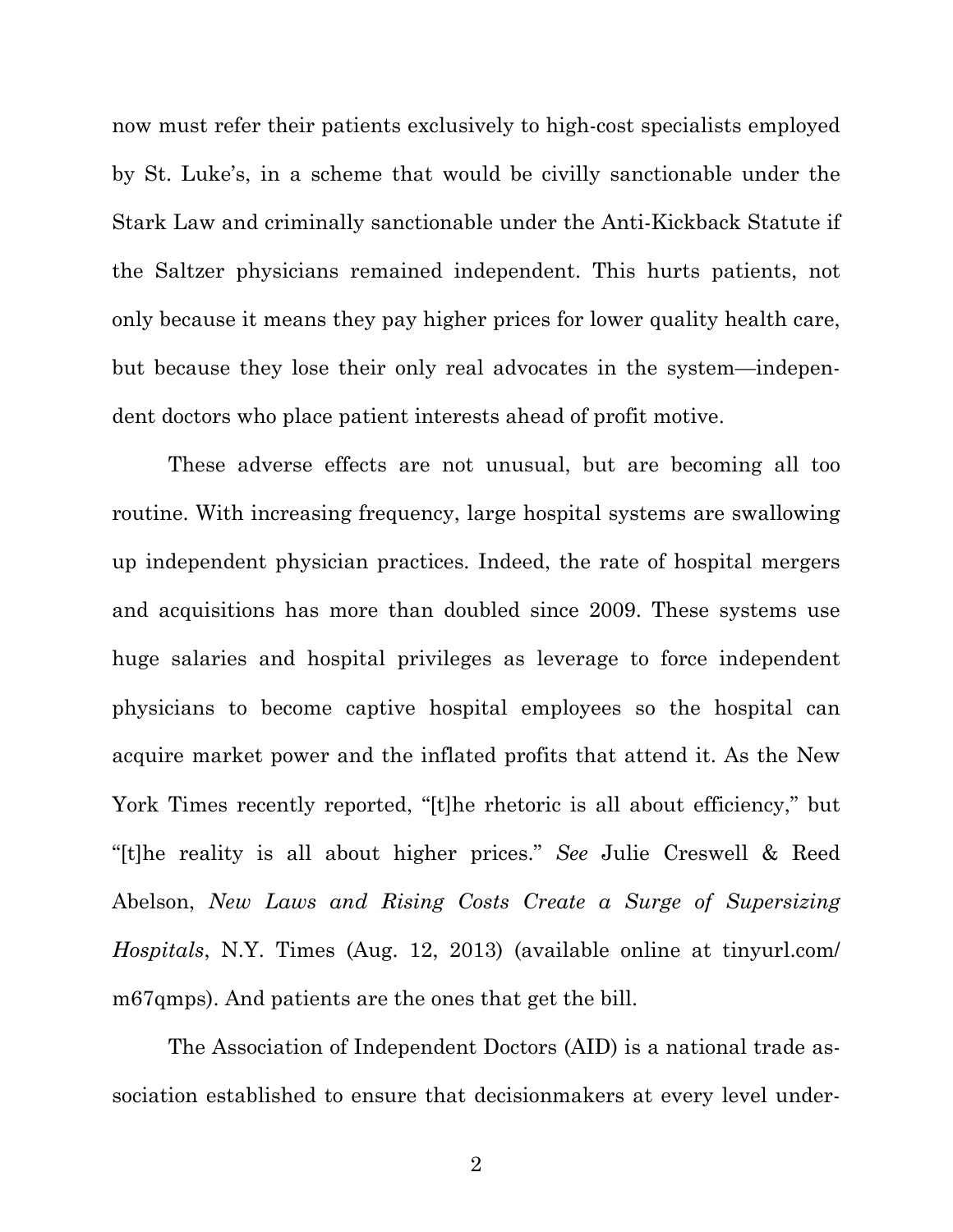stand the importance of independent physician practices to the quality and cost of health care, patient choice, jobs, and the economy. In the medical field, as in any other industry, competition is an important check against higher prices, diminished quality, and loss of consumer choice. Yet the number of independent doctors as a percentage of total doctors has declined dramatically in recent years, from 57% in 2000 to 36% in 2013. *See* Victoria Stagg Elliott, *Doctors describe pressures driving them from independent practice*, American Medical News (Nov. 19, 2012) (archived at perma.cc/8ZBL-JQQT). During the same period, there has been a 55% surge in hospitals' employment of doctors. *See* Medicare Payment Advisory Commission, *Report to Congress: Medicare and the Health Care Delivery System* 33 (June 2013) (archived at perma.cc/S538-HEP5). As a result, massive regional hospitals now have far greater market share, and far less competition, than they did just ten years ago.

This tectonic shift in the organization of medical practice—the rapid decline of independent practices and commensurate rise of dominant hospital systems—has coincided with the *doubling* of health care costs over the last decade. In fact, health care costs for an average family of four exceeded \$20,000 per year in 2012 for the first time. *See* Jessica Dickler, *Family health care costs to exceed \$20,000 this year*, CNN Money (Mar. 29, 2012) (archived at perma.cc/5H6W-MDXZ). Because stemming these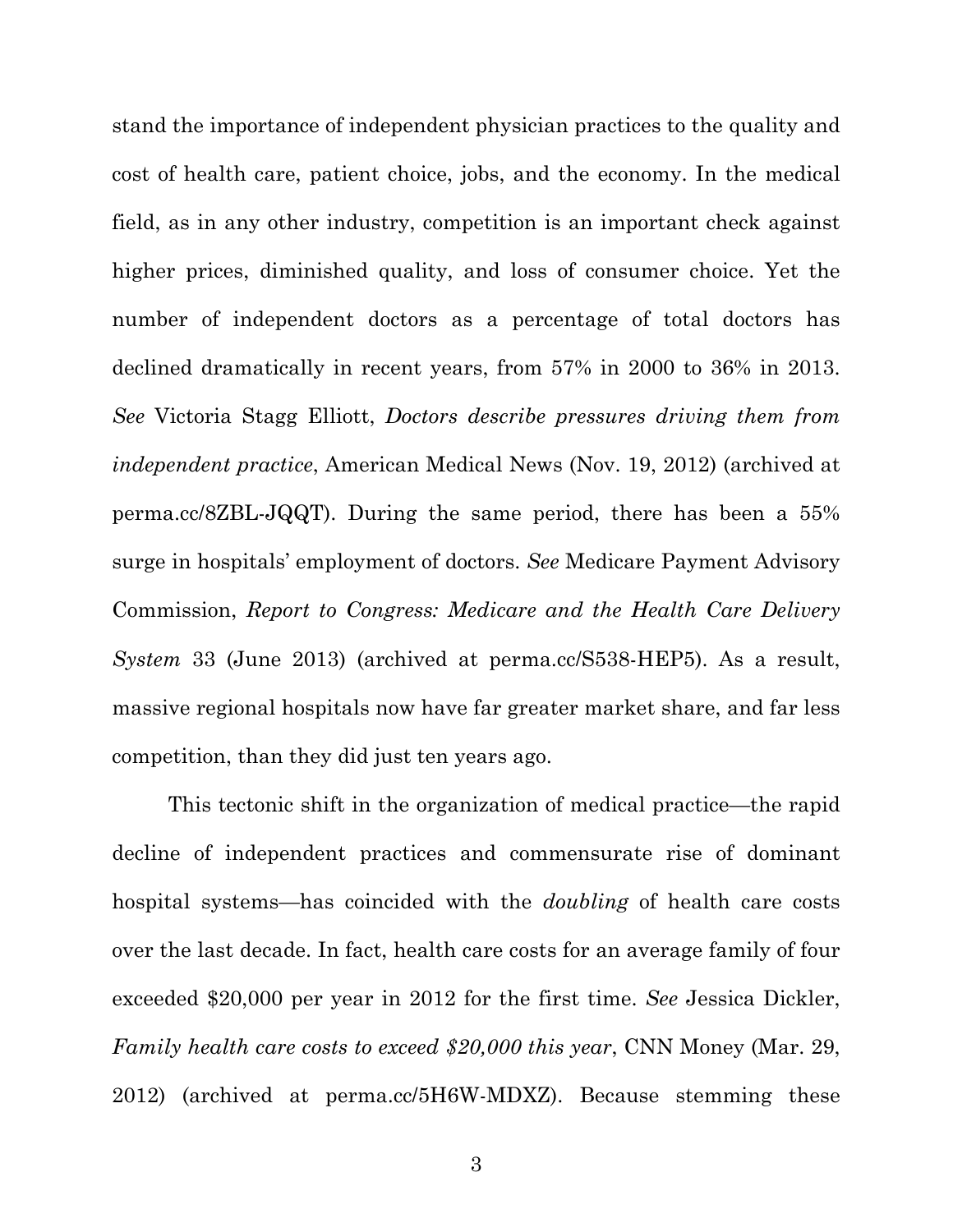trends is vital to independent physicians and the health care system as a whole, AID's members have a strong interest in the proper resolution of this appeal.

#### **ARGUMENT**

#### **A. Large hospital systems provide lower quality and more costly care.**

There are two predominant models of physician practices today: independent family doctors who are a part of their communities, and corporate employees whose loyalty lies with their hospital-system employers. The hospital-system employer in this case has more than 11,000 employees and about \$1.5 billion in annual gross revenue. *See* Audrey Dutton, *Under fire, St. Luke's says it's trying to fix broken system*, Idaho Statesman (Aug. 11, 2013) (archived at perma.cc/6L3N-M26Z).

According to St. Luke's, the corporate model means higher quality of care at lower cost—indeed, "a new and superior form of healthcare" altogether. Opening Br. 4. But the record evidence, academic literature, and our own body of experience overwhelmingly demonstrate that the opposite is true. Physician independence offers a number of very important benefits to both quality and cost for individual patients and the health system as a whole—benefits that are undermined when physicians are "acquired" and employed by large hospital systems.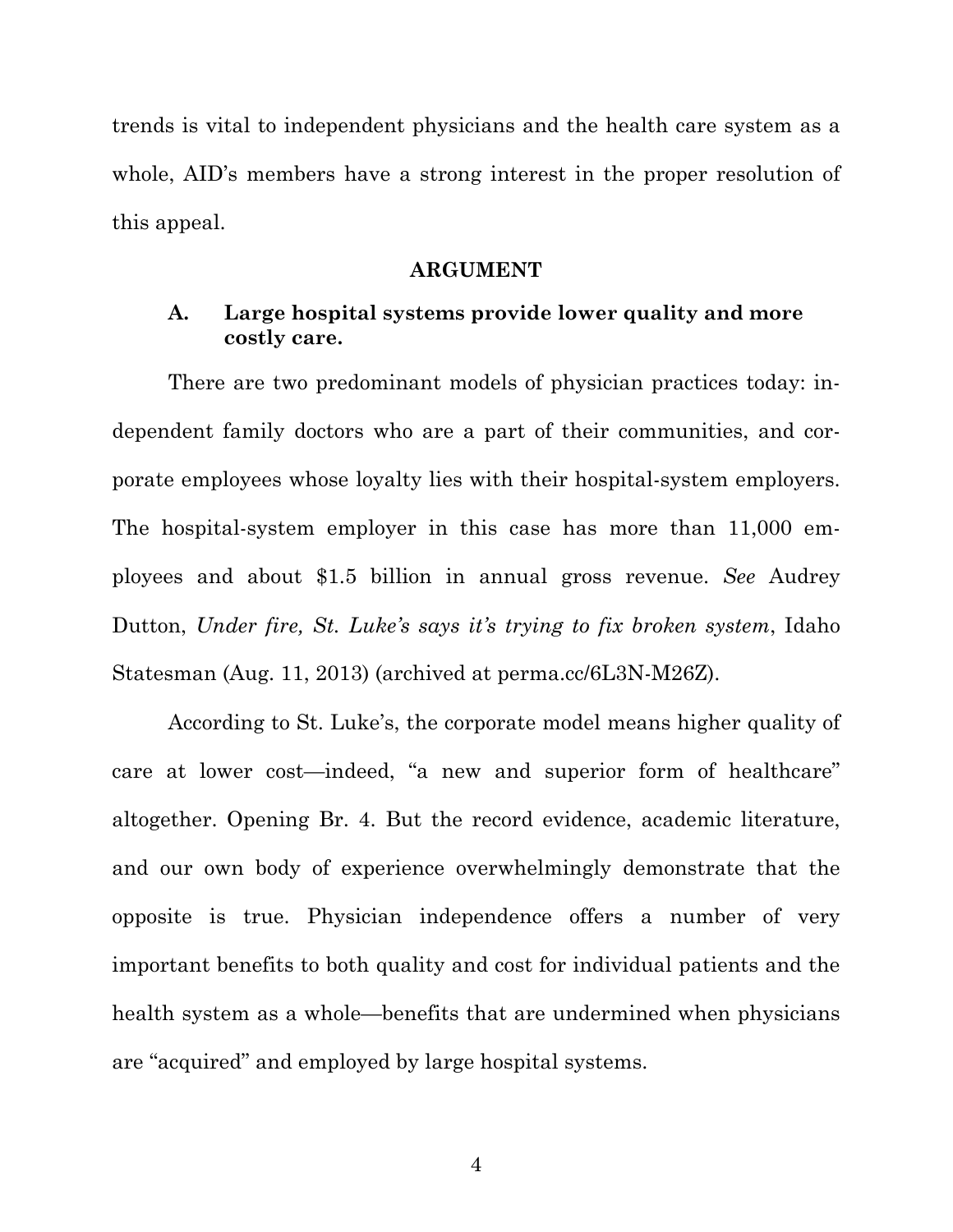#### **1.** *The acquisition will lower the quality of care.*

**a.** We begin with the issue of quality. Hospital acquisitions of independent physician practices harm quality of care because they limit physician choice—and, by extension, *patient* choice. Most fundamentally, they limit a doctor's ability to refer patients to specialists outside the hospital system. That can only harm patients whose best interests are subordinated to the economic benefit of the physician's employer.

"A term that some hospitals use to describe the referral of patients to providers and facilities outside their system is 'leakage,'" which represents "lost revenue." Richard Gunderman, *Should Doctors Work for Hospitals?*, The Atlantic (May 27, 2014) (archived at perma.cc/U55B-GA44). One easy way to solve the "leakage" problem is simply to pay independent doctors for referrals—but that would be a violation of both the civil Stark Law and the criminal Anti-Kickback Statute, both of which prohibit kickbacks for referrals. *See* 42 U.S.C. § 1395nn; 42 U.S.C. § 1320a-7b. *See also* Robert S. Huckman, *Hospital Integration and Vertical Consolidation: An Analysis of Acquisitions in New York State*, 25 J. Health Econ. 58, 61 (2005) ("the 'purchase' of patient referrals" is "labeled [a] 'kickback[]' and [is] subject to legal and professional sanction").

It is not necessarily illegal, however, for a hospital to encourage its employed doctors to refer patients to its *other* employed doctors. 42 U.S.C.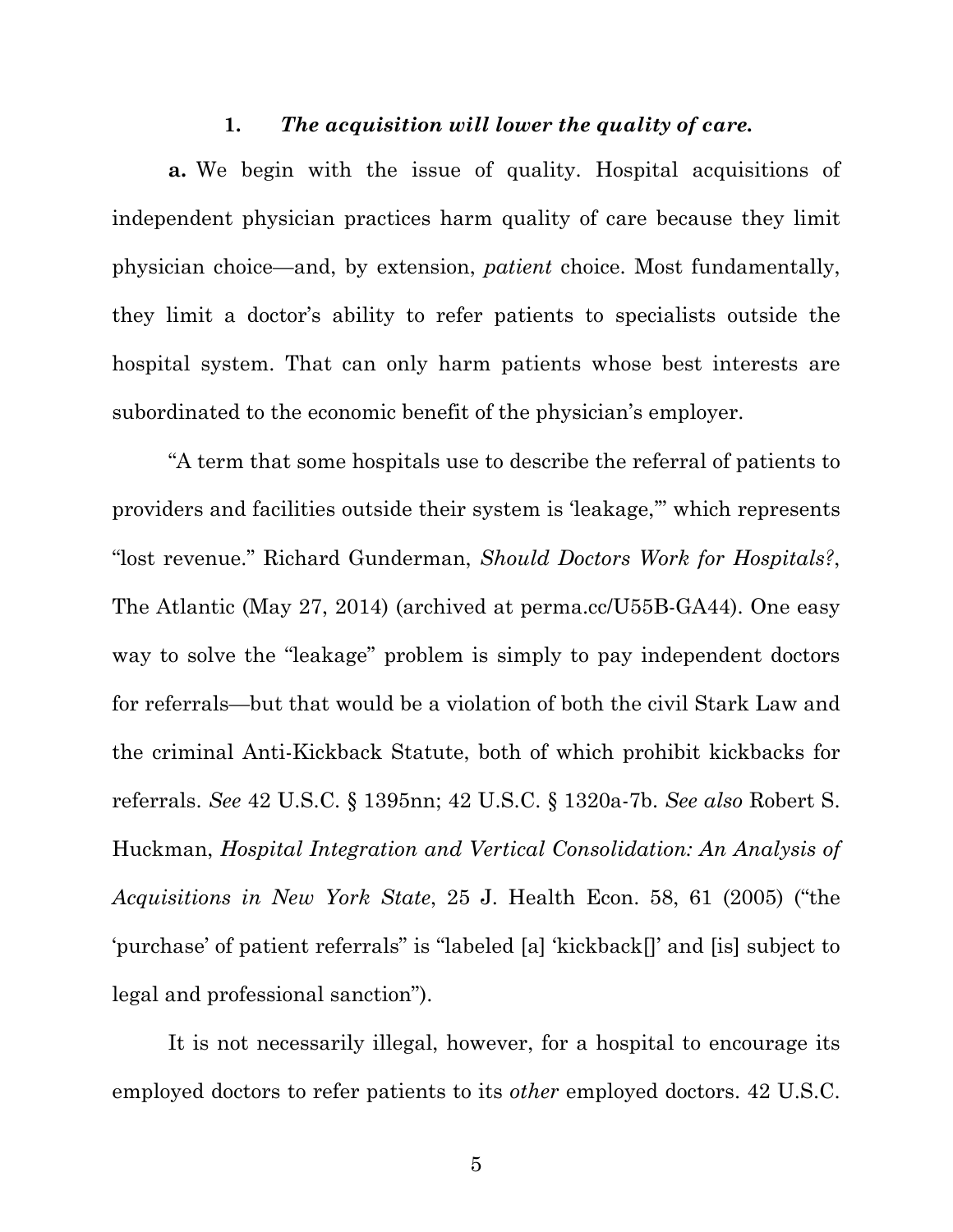§ 1395nn(b). Thus, rather than paying kickbacks, hospitals seeking "to plug up the holes" of a leaky referral practice simply employ physicians directly and require them to refer internally. Gunderman, *supra*.

The record evidence shows that is going on here. *See* ER35-36 ¶¶ 136-139 (citing evidence). To be sure, the employment contracts in this case, on their face, permit the Saltzer physicians to "refer patients to any practitioner or facility regardless of its affiliation with St. Luke's." ER35 ¶ 134. But that typical language has limited practical effect, in our experience. Hospitals of course understand that *express* internal referral requirements could raise serious antitrust concerns by foreclosing competition in the market for referral services. But contract language and practical expectations are not always aligned, however, and here they are not. At large systems like St. Luke's, employed physicians are expected to refer internally. *See generally* ER35-36 ¶¶ 135-140. In our experience, they are pressured to do so by hospital management, who can (and do) threaten to terminate (or to decline to renew) employment contracts.

In the months and years since St. Luke's acquired practices similar to Saltzer on similar terms, for example, referrals by the acquired physicians to hospitals outside the St. Luke's system almost entirely ceased. *See* ER35-36 ¶¶ 136-139. And numerous documents in the record suggest that the same would happen here. *See* St. Alphonsus Br. 25-27 (collecting and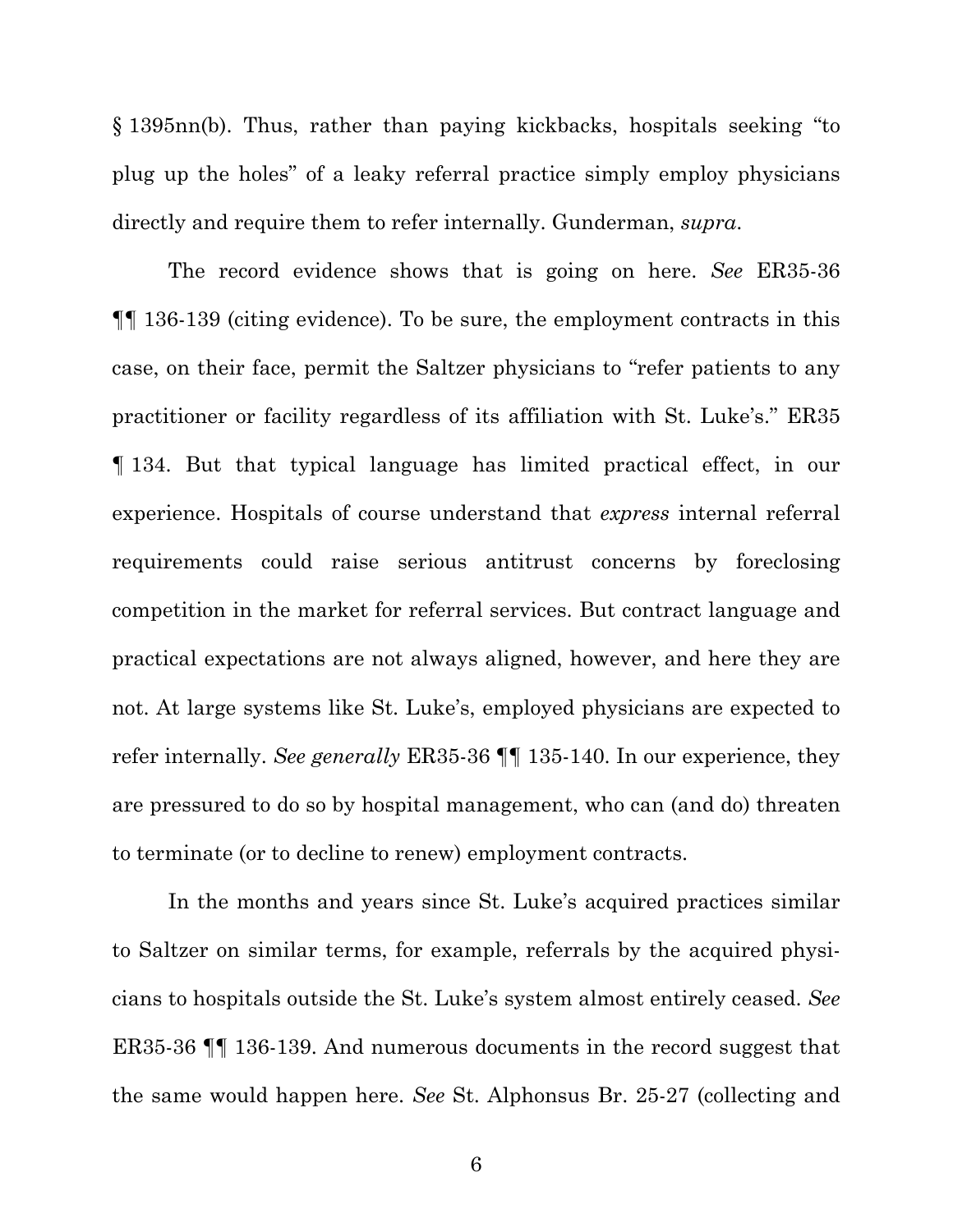describing evidence). Thus, as the district court found, it is "virtually certain" that, "in practice," Saltzer physicians will refer exclusively within the St. Luke's system if the transaction is not unwound. ER35-36 ¶¶ 135, 140. Far from clearly erroneous, that finding is undeniably correct.

It also is borne out by the academic literature. A recent study of health care mergers in New York found, for example, that one of the most pronounced effects of "vertical consolidation" of medical practices is "that acquirers steal business within target markets" by controlling referrals. Huckman, 25 J. Health Econ. at 77. In other words, "hospital consolidation[s] . . . do not simply reduce the number of firms providing substitute products"; rather, they also "alter the allocation of customers across firms with differentiated levels of quality and cost" by manipulating referral patterns. *Id*. And the impetus for this secondary effect is no mystery. By gaining "control of referrals," hospital systems "both get more patients and generate more revenue per patient." Gunderman, *supra*.

**b.** All of this matters to quality of care because there is no guarantee that the most highly-skilled, best equipped, or most convenient specialists will be employed by the same hospital as the referring doctor. What the managers of hospital systems deride as "leakage" often means only that a patient is receiving the best care available irrespective of the provider's affiliation. A competing hospital may have a particular medical tool that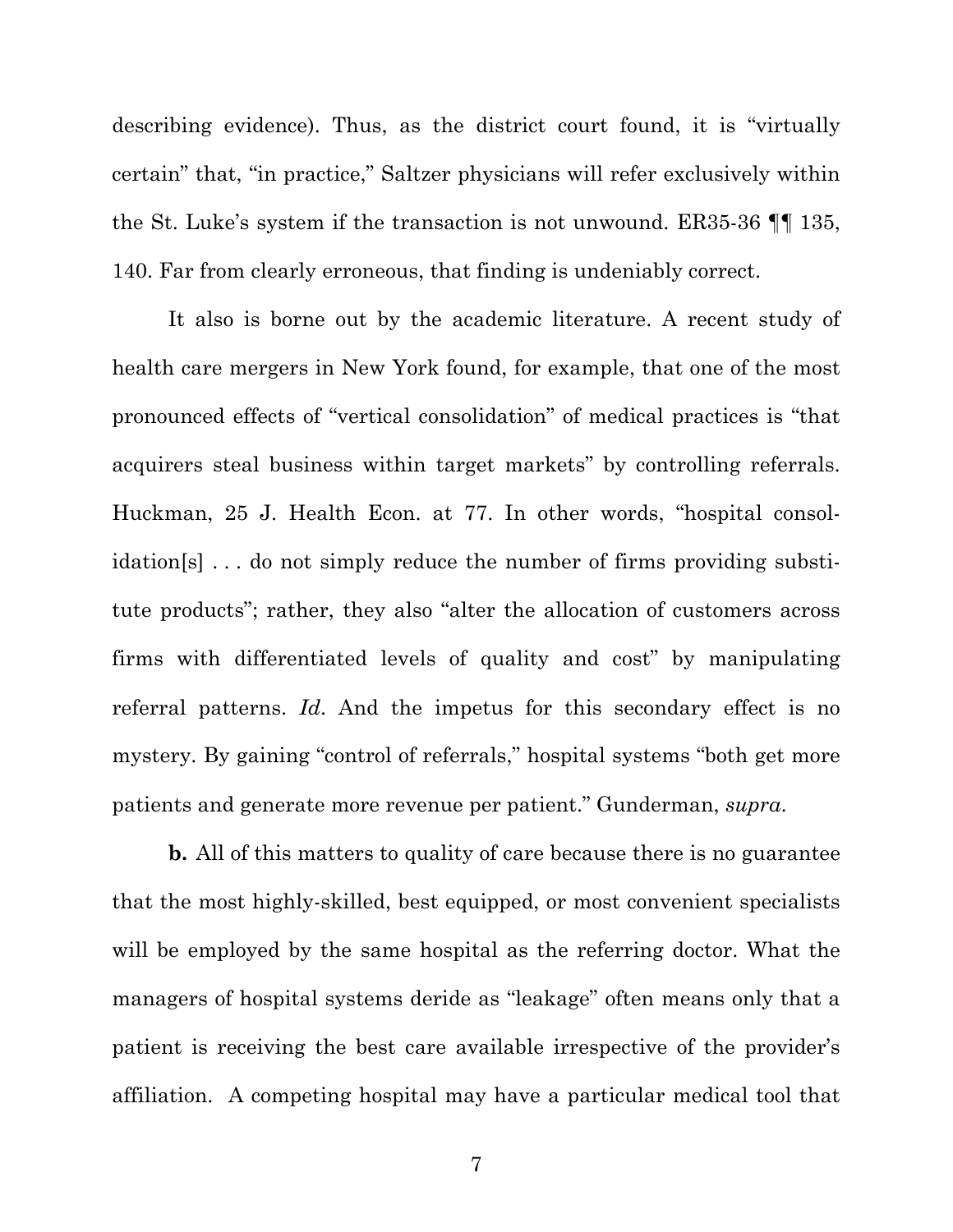would be most appropriate for a certain patient; may employ a specialist who is particularly skilled at a given procedure; or may be more conveniently located for a patient whose travel options are limited. These superior care options are closed off by hospital-system referral practices. Worse still, when patients of hospital-employed doctors are "choosing a [specialist] or course of treatment," they are "kept in the dark" about the profit-driven limitations on referrals imposed by the hospital system; indeed, "few patients would suspect their doctors to have any motive in mind but their patients' health." Steven D. Wales, *The Stark Law: Boon or Boondoggle?*, 27 Law & Psychol. Rev. 1, 4-5 (2003). But when it comes to hospital-employed doctors, they would be wrong. And their care would suffer as a result.

Pressure to make internal referrals impedes quality of care in another way: It "increase[s] physicians' incentives to supply unnecessary treatment [when] such treatments are used as a vehicle to pay what are effectively [internal] kickbacks for inappropriate referrals." Laurence C. Baker et al., *Vertical Integration: Hospital Ownership of Physician Practices is Associated with Higher Prices and Spending*, 33 Health Affairs 756, 756 (2014). Before Congress passed the Stark Law, it became clear that "physicians who have a financial interest in referrals" tend to "provide excess care in order to generate more fees by referring a patient . . . re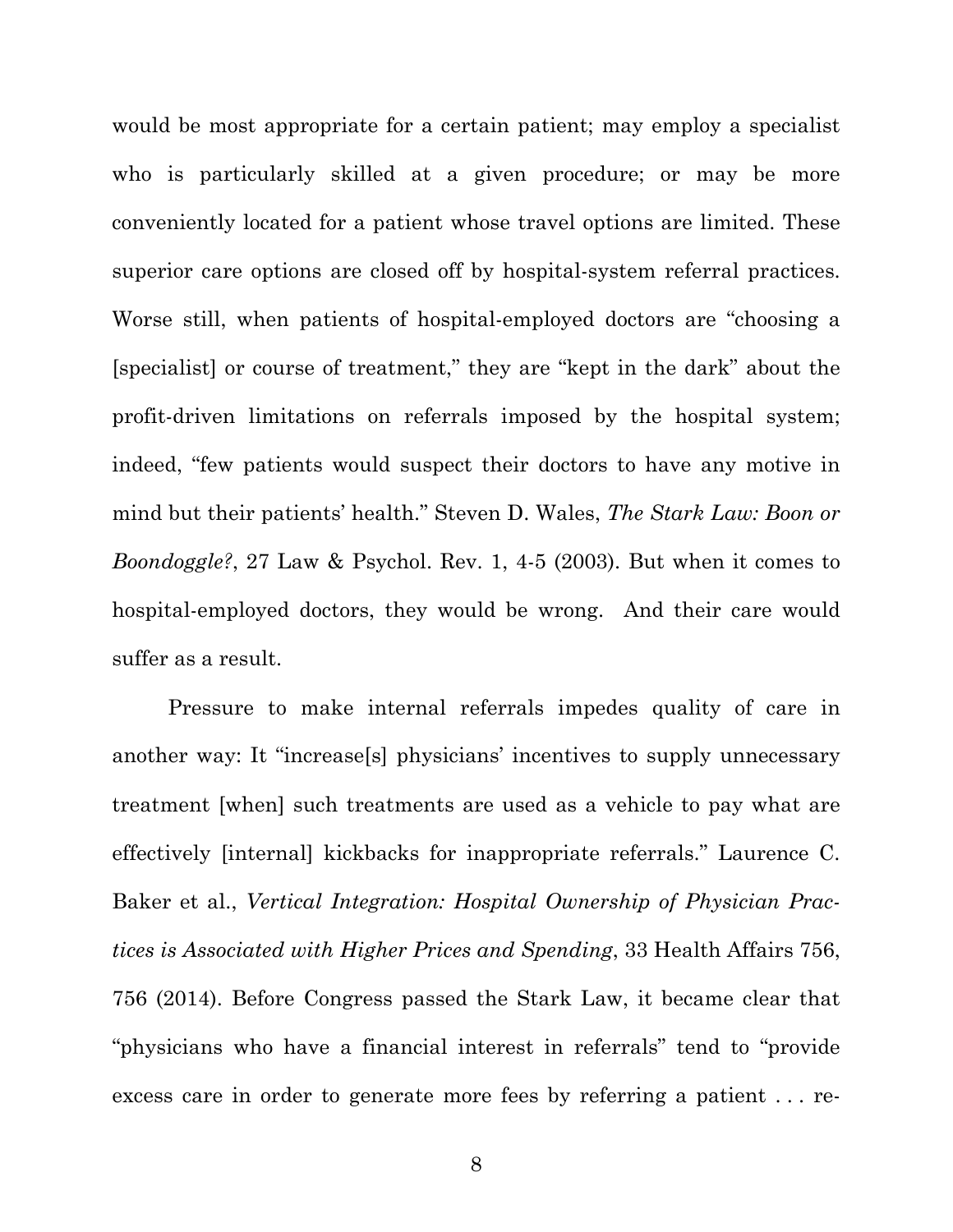gardless of whether the patient is in need of the given medical service." Wales, 27 Law & Psychol. Rev. at 4. Again, it is the patients subjected to unnecessary hospital stays—and the patients' families—who pay the price.

In contrast, independent physician practices are not hindered by the same arbitrary limitations or influenced by the same economic incentives; the Stark Law ensures as much. Because independent physicians have the freedom to refer their patients to the best, most appropriate specialists without concern for who *employs* the specialists, they are able to offer higher-quality and more patient-centric care. Thus, there is little surprise that "medium-sized and large independent physician groups perform[ ] consistently better on process measures of quality of care" as compared with large "hospital-based groups," including lower rates of hospital readmissions and more effective diagnostic testing. J. Michael McWilliams, et al., *Delivery System Integration and Health Care Spending and Quality for Medicare Beneficiaries*, 173 J. Am. Med. Assoc. Intern. Med. 1447, 1451- 1452 (2013).

There also "is evidence that patients in smaller practices are better able to get appointments when they want them and better able to reach their physician via telephone, compared to larger practices," and "that physicians, patients, and staff know each other better in small practices." Lawrence P. Casalino et al., *Small Primary Care Physician Practices Have*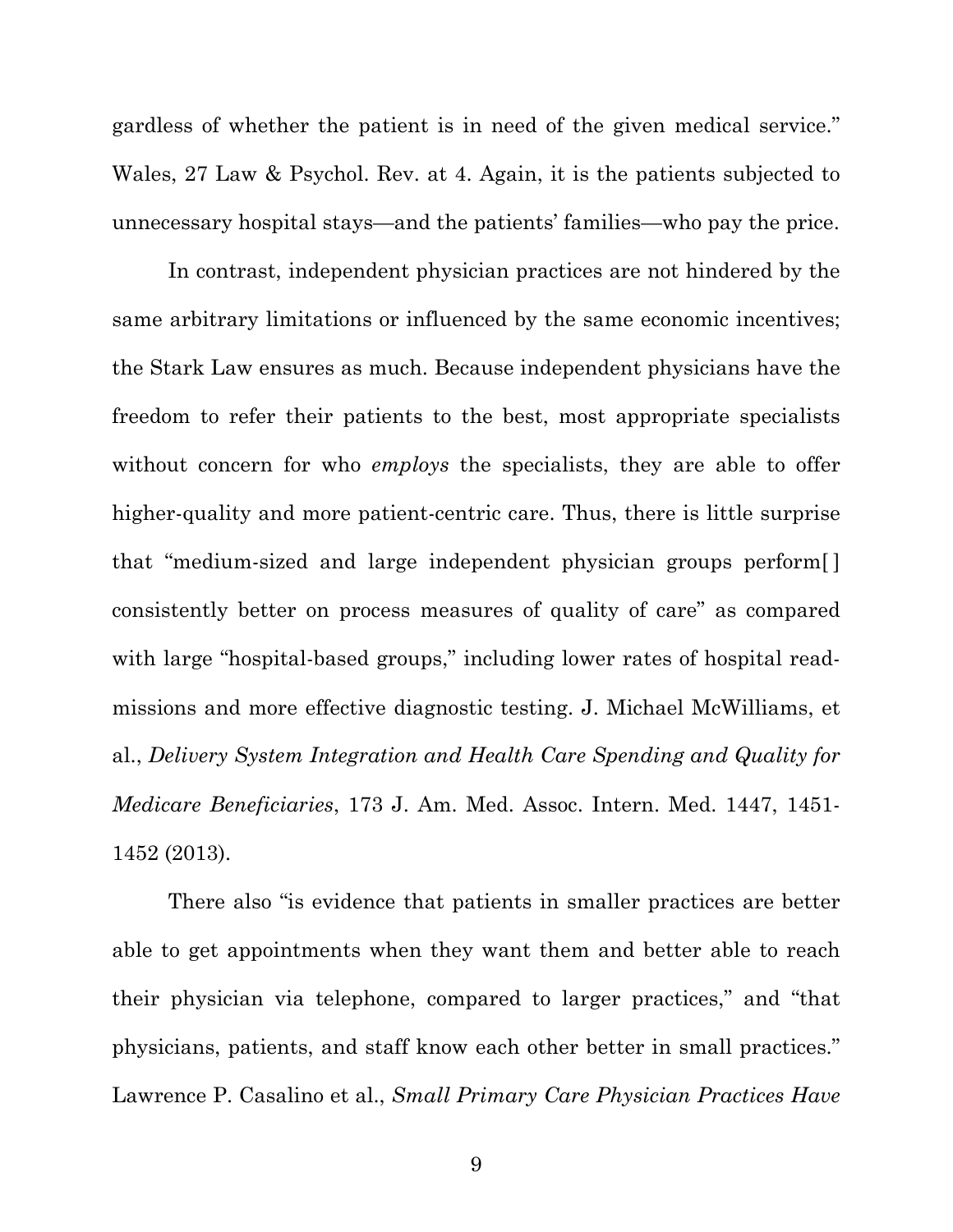*Low Rates Of Preventable Hospital Admission*s, 33(9) Health Affairs 1, 6 (2014) (published online before print; available at http://content. healthaffairs.org/content/early/2014/08/08/hlthaff.2014.0434.full.html). "[T]hese closer connections," possible only when doctors play the role of community members rather than corporate employees, also "result in fewer avoidable admissions." *Id*. These facts—which directly address the consumer welfare that is at the core of antitrust policy (*see Reiter v. Sonotone Corp.*, 442 U.S. 330, 343 (1979))—are well known and clearly established; St. Luke's simply ignores them.

**c.** Against this backdrop, St. Luke's is wrong to assert that "the undisputed evidence" shows "that there was no likelihood of anticompetitive effects in any Nampa adult PCP services market." Opening Br. 37. It is well settled that artificially limiting patient choice and diminishing the quality of care are forms of antitrust injury in their own right. As the Seventh Circuit has explained, it is an "anticompetitive effect" to limit, override, or otherwise "interfer[e] with consumers' free choice in choosing a product of their liking." *Wilk v. Am. Med. Ass'n*, 895 F.2d 352, 371 (7th Cir. 1990) (parenthetical omitted); *see Glen Holly Entertainment, Inc. v. Tektronix, Inc.*, 352 F.3d 367, 374 (9th Cir. 2003). Commentators agree. *See, e.g.*, Herbert Hovenkamp, *The Monopolization Offense*, 61 Ohio St. L.J. 1035, 1041 (2000) (it is an antitrust harm to "reduc[e] the array of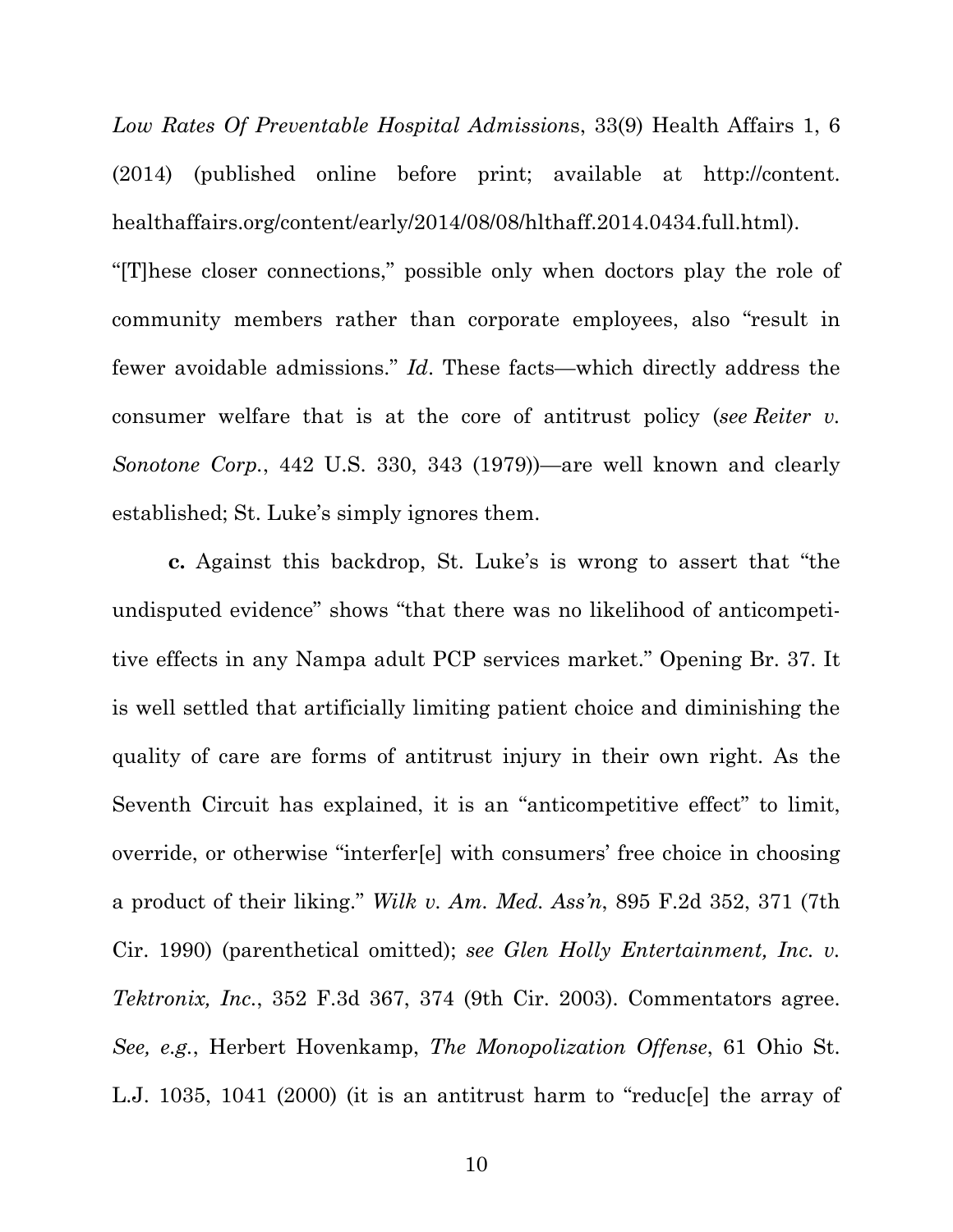choices that consumers would face under more competitive conditions"). The basis for this rule is plain: conduct with no effect apart from eliminating a consumer's ability to choose a rival's product is, by its definition, a foreclosure of competition. *Aspen Skiing Co. v. Aspen Highlands Skiing Corp.*, 472 U.S. 585, 605 (1985); *see also* Robert Bork, The Antitrust Paradox 138 (1978). That is just what St. Luke's referral scheme accomplishes. Similarly, the "deterioration in quality of goods or services," standing alone, can be an "anticompetitive effect." *United States v. Brown Univ.*, 5 F.3d 658, 668 (3d Cir. 1993). That, too, is the inevitable effect of the transaction challenged here. And that is an effect with human as well as economic costs, because the "deterioration in quality" is a deterioration in patient care and well-being.

### **2.** *The acquisition will increase the cost of care.*

It would be bad enough if the acquisition of independent physician practices by large hospitals simply reduced the quality of care and eliminated competition for referrals. But it is worse than that—it also increases the cost of care, often dramatically. And this case is no exception.

**a.** Hospital spending is today "the largest category of health care costs, consuming nearly one-third of national health expenditures." Bob Kocher & Ezekiel J. Emanuel, *Overcoming the Pricing Power of Hospitals*, 308 J. Am. Med. Assoc. 1213, 1213 (2012). In 2012 alone, Americans spent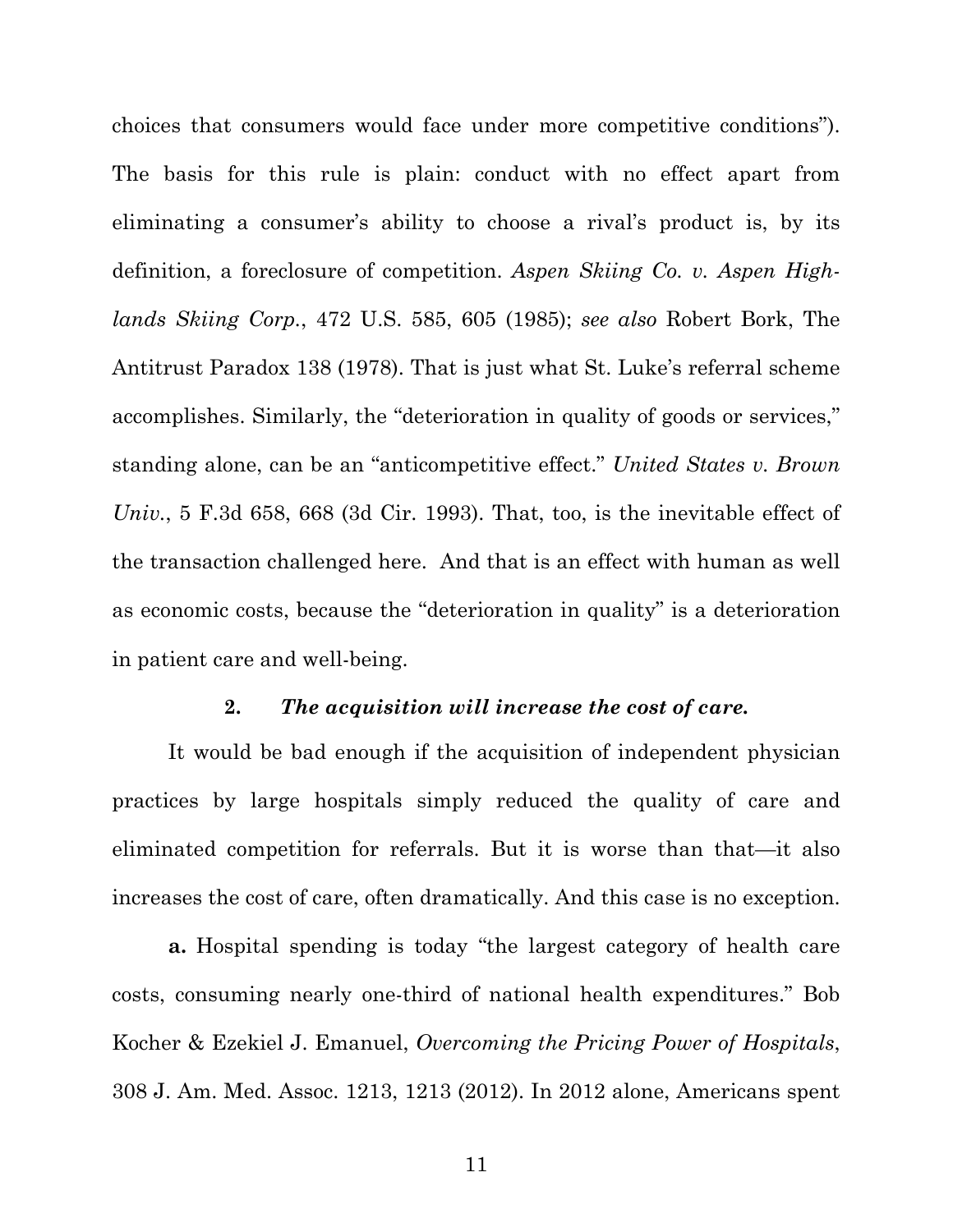a staggering \$880 *billion* on hospital-based care, exceeding the amounts spent on all of Social Security (\$769 billion) and the national defense (\$671 billion) during the same year. *Id*. Crucially, "hospital price increases are now the largest contributor to increases in insurance premiums." *Id*. Put simply, large hospital systems provide the most costly care possible. And St. Luke's is a prime offender—its system includes three of the top five highest-paid hospitals in Idaho (ER28 ¶ 88), where healthcare spending already substantially exceeds the national average (ER39 ¶¶ 156-160).

A principal explanation for such inflated hospital costs is that thirdparty payers like Medicare and private insurers reimburse hospitals at far higher rates than independent physician practices for otherwise identical services. *See* James D. Reschovsky & Chapin White, *Hospital Outpatient Prices Much Higher than Community Settings for Identical Services* 2 (June 2014) (archived at perma.cc/97YT-UWWA). Thus, "[r]ecent increases in the employment of physicians and acquisition of community-based physician practices by hospitals . . . are resulting in more and more services being paid at higher hospital outpatient rates." *Id*.

But it is not just higher billing rates that explain the higher cost of care in hospital-based outpatient facilities. One recent academic study showed that, even after "controll[ing] for payment rates and case mix," "integrated health care delivery systems" "are often outperformed" on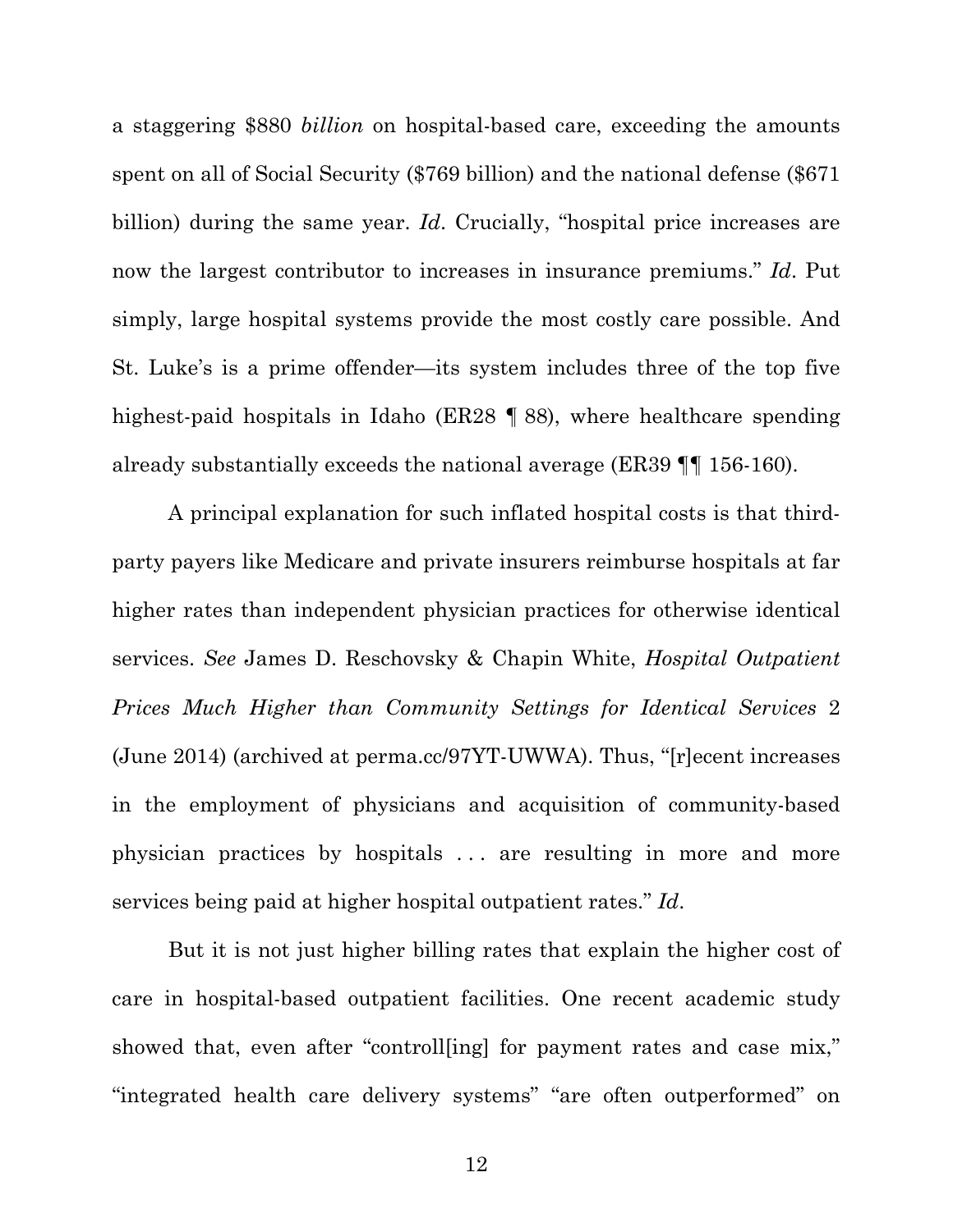efficiency and cost measures "by relatively small physician-owned practices." John Kralewski et al., *Do Integrated Health Care Systems Provide Lower-Cost, High-Quality Care?*, 40 Physician Exec. J. 14, 18 (2014). As we have discussed, one possible explanation for higher costs is hospital systems' encouragement of employed doctors to order unnecessary care. Baker, 33 Health Affairs at 756. Another recent academic study confirmed that "hospital ownership of physician practices leads to [*both*] higher prices *and* [overall] higher levels of hospital spending." *Id*. at 762 (emphasis added).

Against this backdrop, "several [recent] econometric studies have [addressed] the relationship between price and hospital concentration" in markets throughout the United States and found that "for the most part, hospital mergers in concentrated markets result in significant price increases." Martin Gaynor & Robert Town, *The impact of hospital consolidation—Update* 2 (June 2012) (archived at perma.cc/UX6D-WUSM).

All of this is well corroborated by the evidence before the district court. "St. Luke's own analysis of the Acquisition considered the possibility that it could increase commercial reimbursements by insisting that health plans pay higher 'hospital-based' rates for routine ancillary services, such as X-rays and laboratory tests, even when those services are performed in the same physical location as before the Acquisition." ER33 ¶ 123 (citing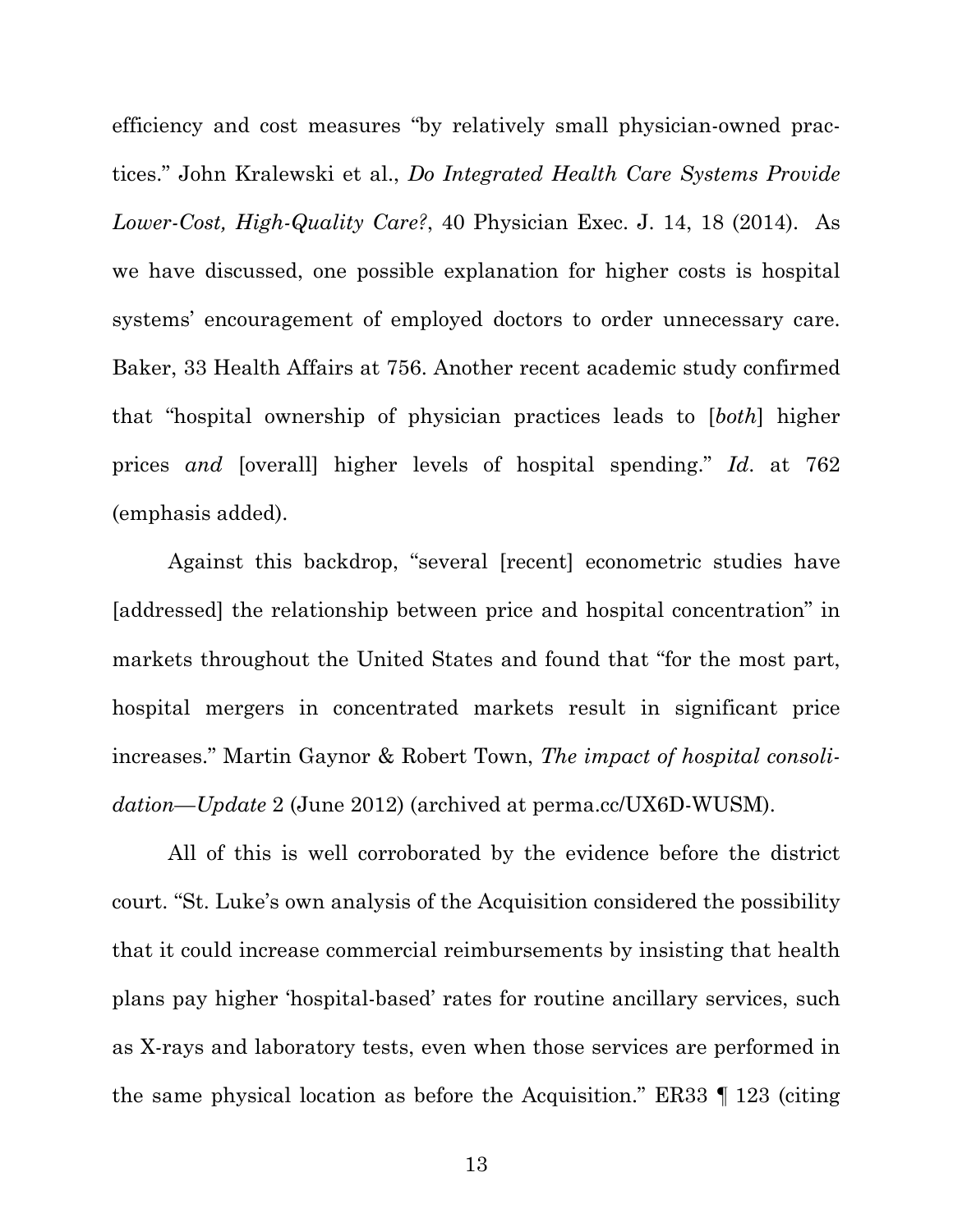Exhibit 1277, SLHS000820291 at -297; Trial Tr. 252-253 (J. Crouch)). And "if St. Luke's were to bill for these ancillary services at the higher 'hospital-based' rates," as it surely will if the acquisition is not unwound, costs to payers "would increase by 30 to 35 percent." *Id*. ¶ 125 (citing Trial Tr. 253-254 (J. Crouch)). The evidence shows that St. Luke's plans to bill "office/outpatient visits" at the Saltzer office at "hospital-based" rates as well, reaping a staggering 60% increase in billings. ER34 ¶ 128 (citing LaFluer Deposition (Exhibit 54) at 74; Trial Tr. 735-36 (N. Powell); Exhibit 1480 at CON0000984-026, -027).

**b.** For its part, St. Luke's does not deny that it is using its acquisition of Saltzer to charger higher hospital-based reimbursement rates across the board. Instead, it argues that the price increases are "meaningless" for antitrust purposes because they are not a consequence of "market power," but are instead the result of pre-negotiated reimbursement rates set "unilaterally" by Medicare and insurers; it also argues that because increased prices for ancillary services are outside the defined market, those increases are irrelevant to establishing anticompetitive harm. *See generally* Opening Br. 37-45.

Those arguments are misleading. This case inovlves reimbursement rates for commercial health insurance, not Medicare, and the evidence shows that these prices are determined through *bilateral* negotiations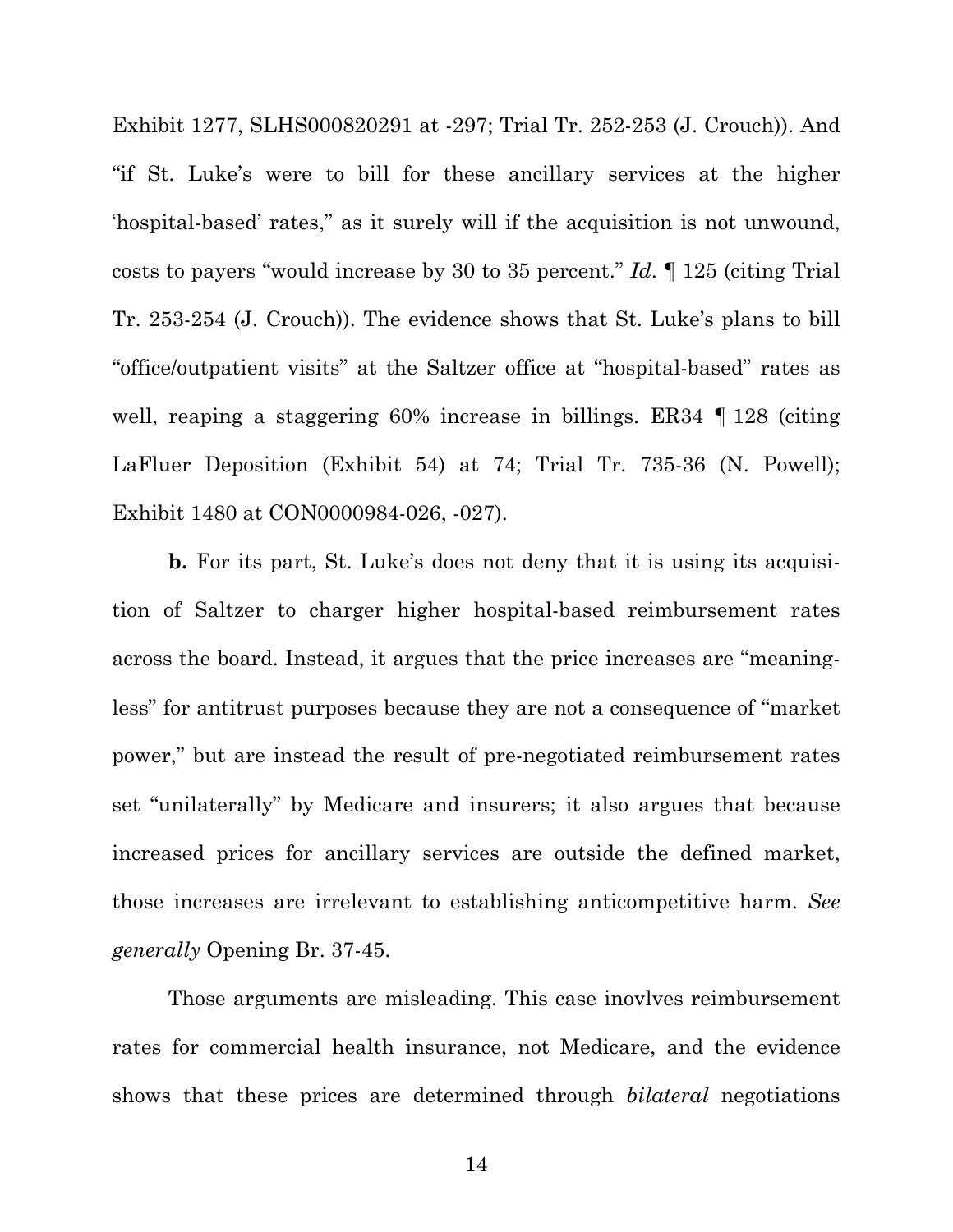between providers and insurers. *E.g.*, ER29 (¶ 109) (citing Trial Tr. 1354 (Dr. Dranove); Trial Tr. 239 (J. Crouch)); *see also* Trial Tr. 3425 (Dr. Dranove). Before the acquisition, St. Luke's and Saltzer were direct competitors; indeed, from the perspective of third-party payers, each was the "best alternative to a negotiated agreement" with the other. *Id*. But because they are now a single entity, "[t]he Acquisition adds to St. Luke's market power and weakens BCI's ability to negotiate with St. Luke's," allowing St. Luke's to drive up prices above the competitive level. ER30 ¶ 111.

The academic literature also consistently demonstrates that, contrary to St. Luke's assertion that prices are dictated uniformly throughout Idaho, there is "large variation in the relative prices . . . across markets" for the same services, precisely because there are "large differences in the bargaining clout of hospitals relative to health plans that allow some hospitals to negotiate much higher prices than others." Reschovsky & White, 16 Nat'l Inst. for Health Care Reform at 5. *See also* Chapin White et al., *Understanding Differences Between High- and Low-Price Hospitals: Implications for Efforts to Rein in Costs*, 33 Health Affairs 324 (2014). Again, that general observation is borne out in the record evidence here. *See* St. Alphonsus Br. 34 (collecting and describing evidence). The economic significance of negotiation is, moreover, a necessary predicate to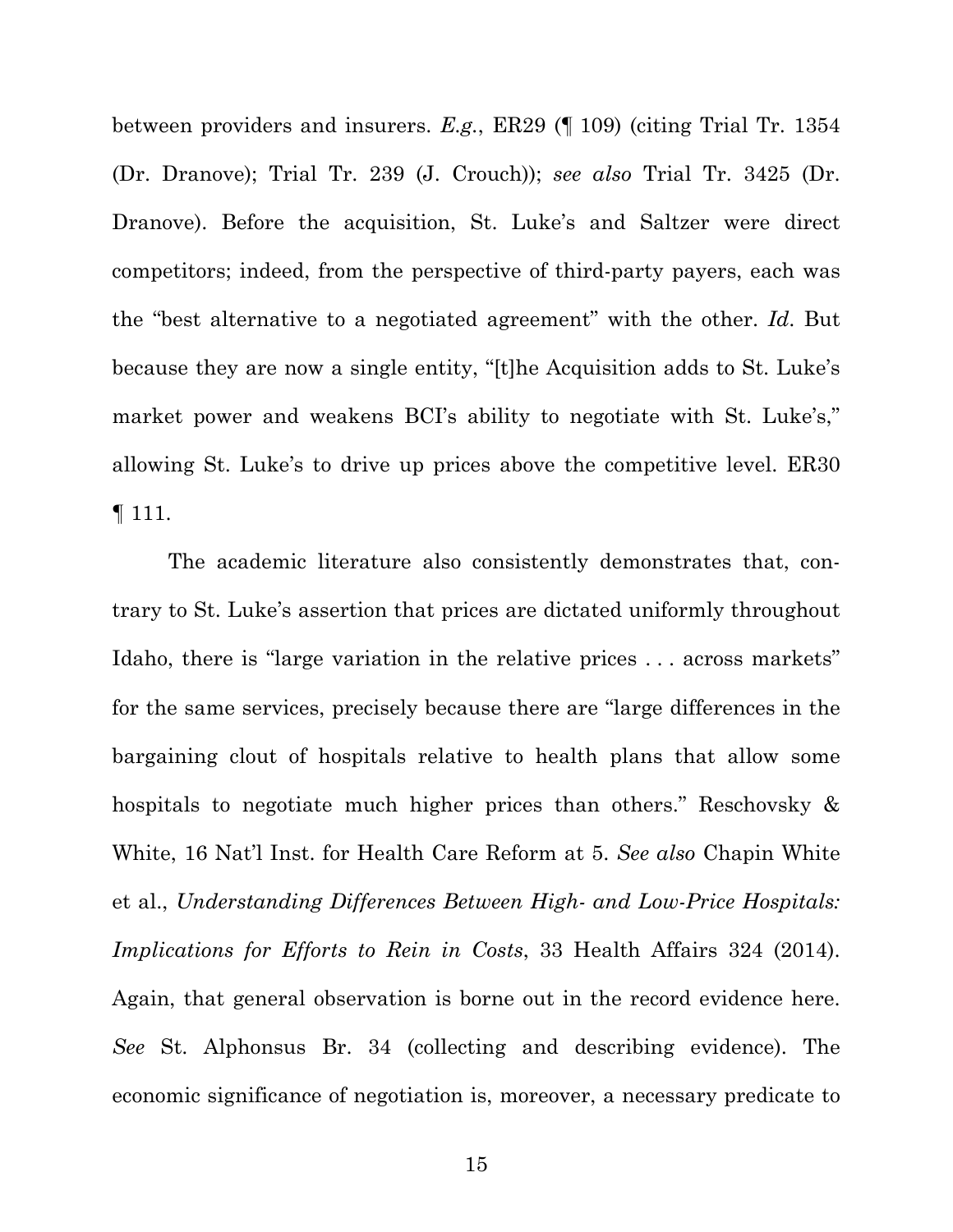St. Luke's argument that, as an alternative to divestiture, "[t]he court could have required Saltzer and St. Luke's to negotiate separately with health plans for fee-for-service contracts, so that both Saltzer and St. Luke's would be free to enter independently into agreements with payers." *See* Opening Br. 61-62; ER 58 ¶¶ 59-62 (rejecting this argument); St. Alphonsus Br. 51 (further explaining why this rejection was correct).

Finally, it makes no practical difference that higher prices resulting from the transaction are, in part, for ancillary services rather than primary care services; it is just as much a harm to competition for a defendant to use market power in a primary market to "foreclos[e] rivals in [a] complementary market even [when] the defendant sells the two products separately." Phillip E. Areeda & Herbert Hovenkamp, Antitrust Law ¶ 1757a (3d ed. 2007). *Cf.* Sze-jung Wu et al., *Price Transparency For MRIs Increased Use Of Less Costly Providers And Triggered Provider Competition*, 33 Health Affairs 1391 (2014) (demonstrating that markets for ancillary services are competitive when patients are given choice and prices are transparent). And, regardless, the evidence demonstrates that St. Luke's will have the power to bill inflated rates for primary care services *themselves*, and that "[t]he leverage gained by the Acquisition would give St. Luke's the ability to make these higher rates 'stick' in future contract negotiations." ER34 (¶¶ 128, 129).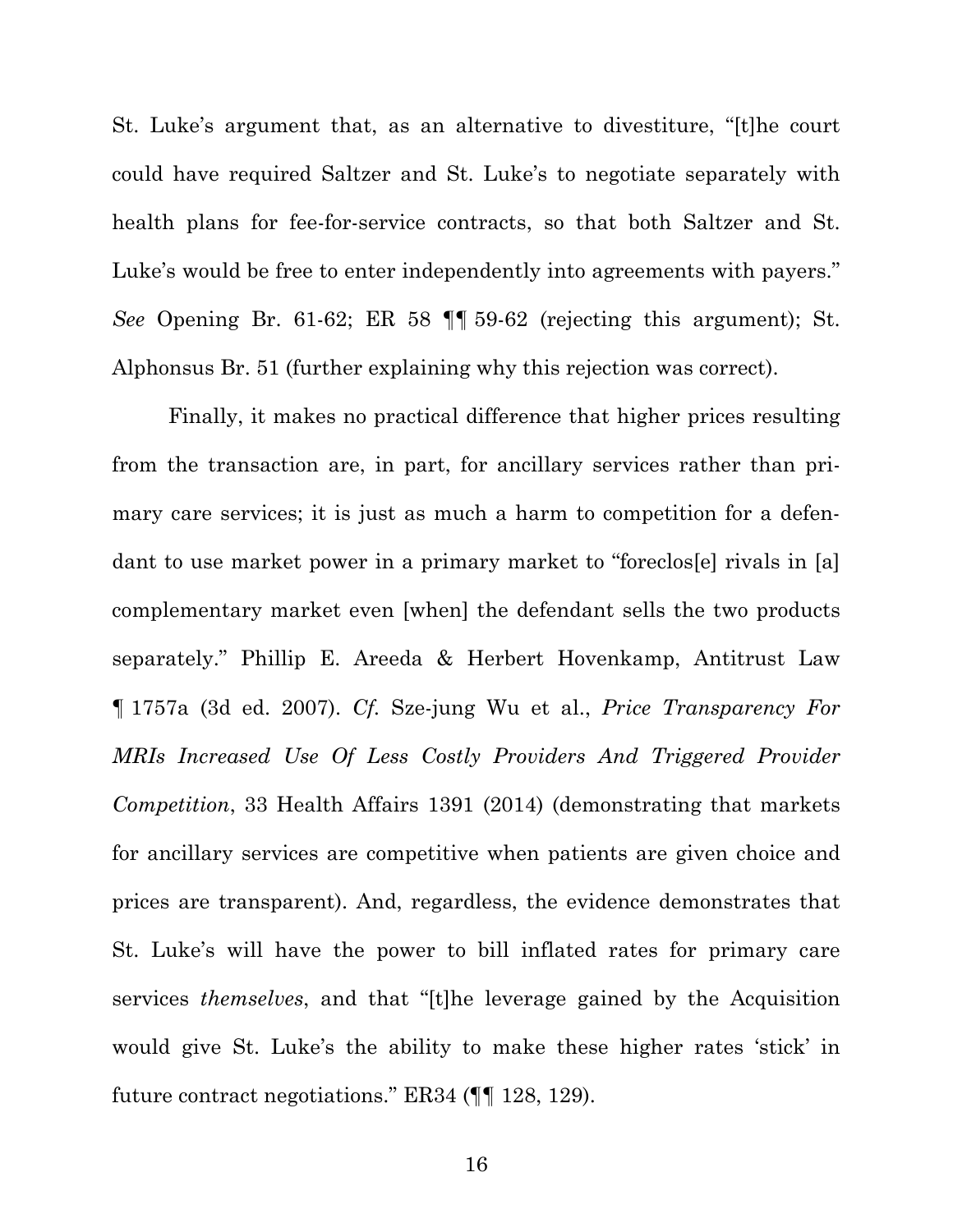## **B. The speculative efficiencies identified by St. Luke's as following from the acquisition can be achieved by other means that are not harmful to competition.**

In response, St. Luke's asserts that preserving the acquisition would "promot[e] the procompetitive goal of integrated care" and risk-based compensation. Opening Br. 46. As St. Luke's sees it, "the cost and quality of healthcare in the U.S. suffer because the system is dominated by fragmented care." Opening Br. 6. In this "fragmented" system, "there is no reward for . . . teamwork among providers," and isolated doctors never really "accept risk and accountability for patient care." Opening Br. 7-8. The "cure" for this troubling fragmentation, according to St. Luke's, is "integrated" care and risk-based pricing, which it says are possible only through massive health systems, which have the "technological infrastructure" and "the scale and breadth of service capacity necessary to become fully integrated." Opening Br. 8, 11.

St. Luke's is not the only hospital telling this tale. In recent years, "[h]ospitals [have been] buying up [independent] medical practices at a feverish pace." Gunderman, *supra*. And to justify these acquisitions, it is a common refrain "that by employing physicians, hospitals can achieve greater integration of care." *Id*.; *see also* Thomas C. Tsai & Ashish K. Jha, *Hospital Consolidation, Competition, and Quality: Is Bigger Necessarily Better?*, 312 J. Am. Med. Assoc. 29, 29 (2014) (the argument "that merging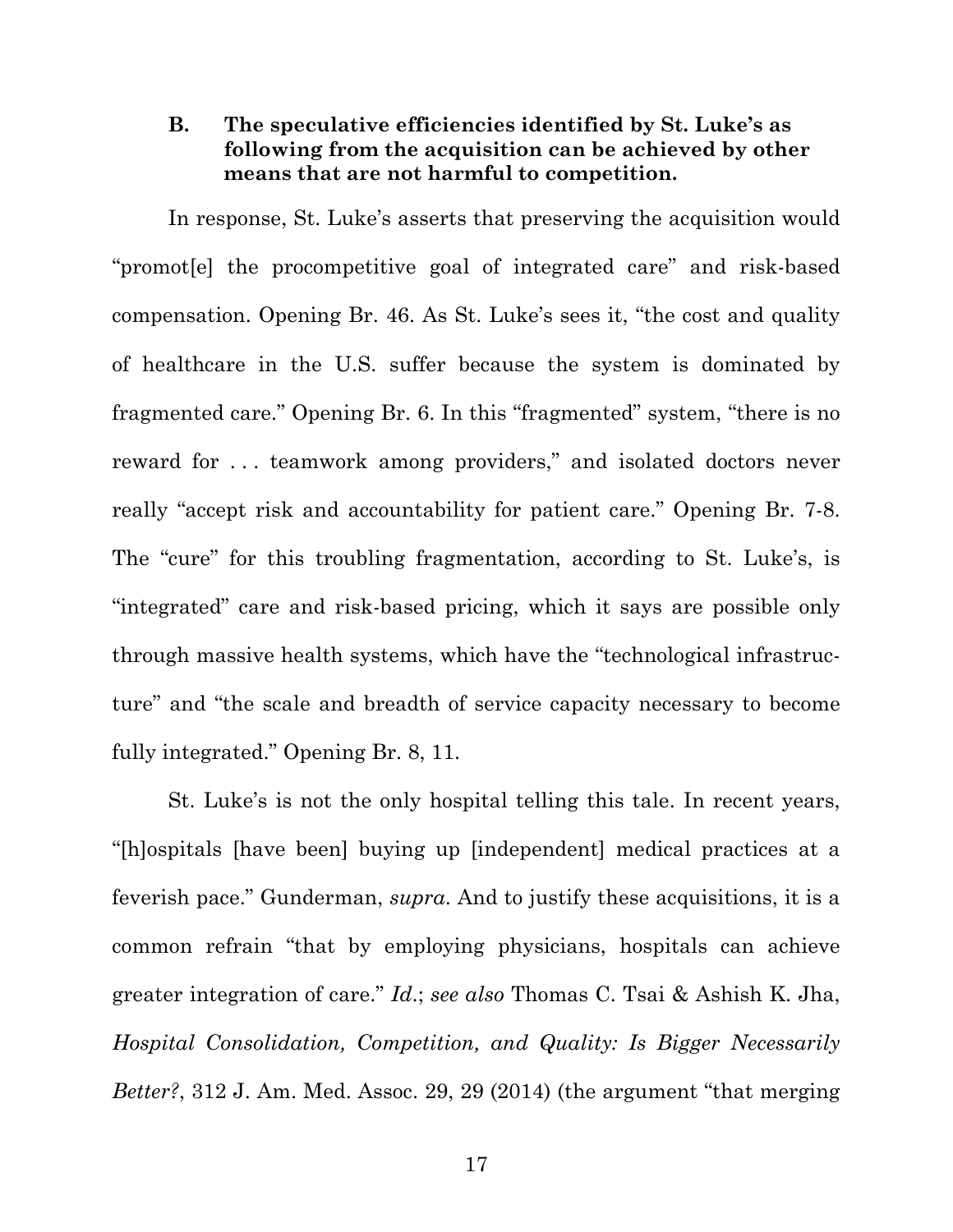of hospital systems can provide better care" typically relies on the assertion that "high-volume institutions . . . achieve more 'integrated' care").

But there are two notable problems with the claim that only "a larger health system that employs physicians and that has invested in high-quality health information technology can achieve the benefits of integrated care" and risk-based compensation. Opening Br. 47. *First*, there is no basis—apart from St. Luke's bald assertions—for thinking that the merger actually would achieve either of those "speculative" goals. Trial Tr. 3562, 3582 (Dr. Kizer). As we demonstrate below, the academic literature, based on broad empirical experience, indicates that it would not. *Second*, the evidence—both in the record and more broadly—is crystal clear that, however the merger might encourage better coordination of care and results-oriented compensation, those benefits may be achieved without consolidation and thus are not "merger-specific." The district court was therefore correct to reject St. Luke's arguments on this score.

#### **1.** *There is no evidence that the acquisition will promote integration of health care at all.*

**a.** Notwithstanding St. Luke's contrary suggestion, there is no credible evidence—on this record or anywhere else—demonstrating that merging physician groups with large hospital systems actually promotes integrated care or any other procompetitive efficiencies. St. Luke's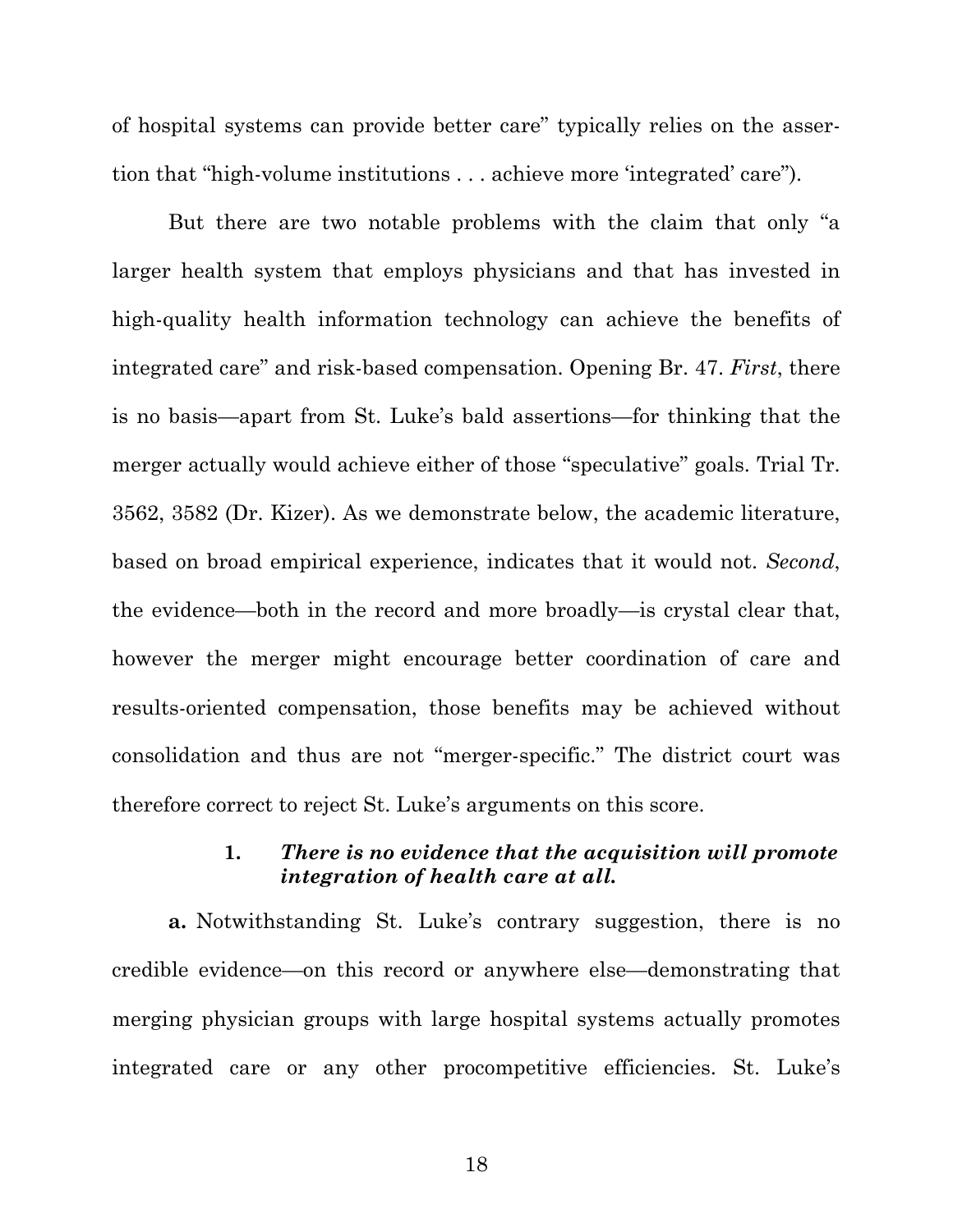identifies no such evidence in its opening brief; instead, it merely cites the district court's description of what St. Luke's *believed* the merger would accomplish (Opening Br. 46 (citing ER56 ¶¶ 44-45)) and what it purportedly *intended* the merger to achieve (*id*. (citing ER12)). But St. Luke's wholly ignores the district court's separate—and assuredly correct—conclusion that "[t]here is no empirical evidence to support the theory that St. Luke's needs a core group of employed primary care physicians . . . to successfully make the transition to integrated care." ER43 ¶ 181; *see also* FTC Br. 49-50 (collecting evidence demonstrating that St. Luke's proposed efficiencies are speculative and "experimental").

That omission is understandable, because the literature is clear that consolidation of physician practices with hospitals (best described as "economic integration" or "organizational integration") is *not* correlated with coordination of care across practices (understood as "clinical integration"). One recent study published in the prestigious Journal of the American Medical Association Internal Medicine found, for example, that "[i]ntegration of physicians with hospitals . . . has not been reliably associated with clinical systems to coordinate care." McWilliams, 173 J. Am. Med. Assoc. Intern. Med. at 1448.

That finding is consistent with earlier studies explaining that, because "economic integration is not designed primarily to promote clinical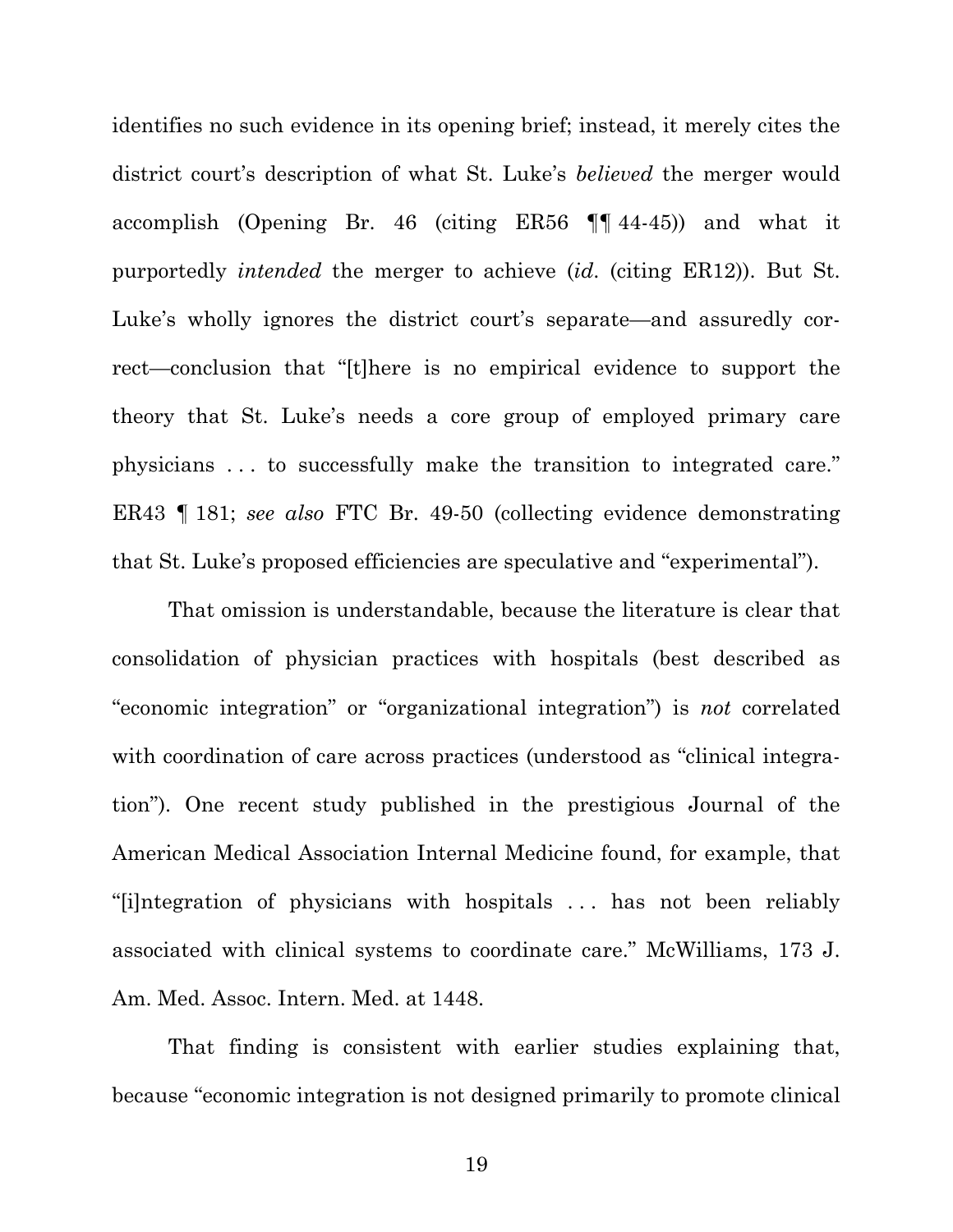integration," the evidence points to a "lack of [any] relationship" between the two. Lawton Robert Burns & Ralph W. Muller, *Hospital-physician collaboration: landscape of economic integration and impact on clinical integration*, 86 Milbank Q. 375, 404 (2008); *see also, e.g.*, Alison Evans Cuellar & Paul J. Gertler, *Strategic integration of hospitals and physicians*, 25 J. Health Econ. 1 (2006) (similar). A separate report published in 2012 similarly concluded that, while "[c]onsolidation between physicians and hospitals" has "the *potential* . . . for creating integration," recent "research evidence" indicates that "consolidation d[oes] *not* lead to true integration," and that "[c]onsolidation is often motivated," instead, "by a desire to enhance bargaining power by reducing competition." Gaynor, *The impact of hospital consolidation,* at 4-5 (emphasis added; other emphasis omitted). Just so here.

These studies—which are in accord with the expert testimony presented at trial (*e.g.*, Trial Tr. 3419-3420 (Dr. Dranove); *id*. at 3525-3527 (Dr. Kizer))—confirm what common sense suggests: Mergers like the acquisition at issue in this case are driven by the lure of increased profit, not coordination of care.1

 <sup>1</sup> St. Luke's also suggests that "scale" encourages acceptance of sophisticated information technologies and other costly quality improvements. Opening Br. 7, 11. But the expert testimony was that "independent providers certainly have available to them a variety of electronic medical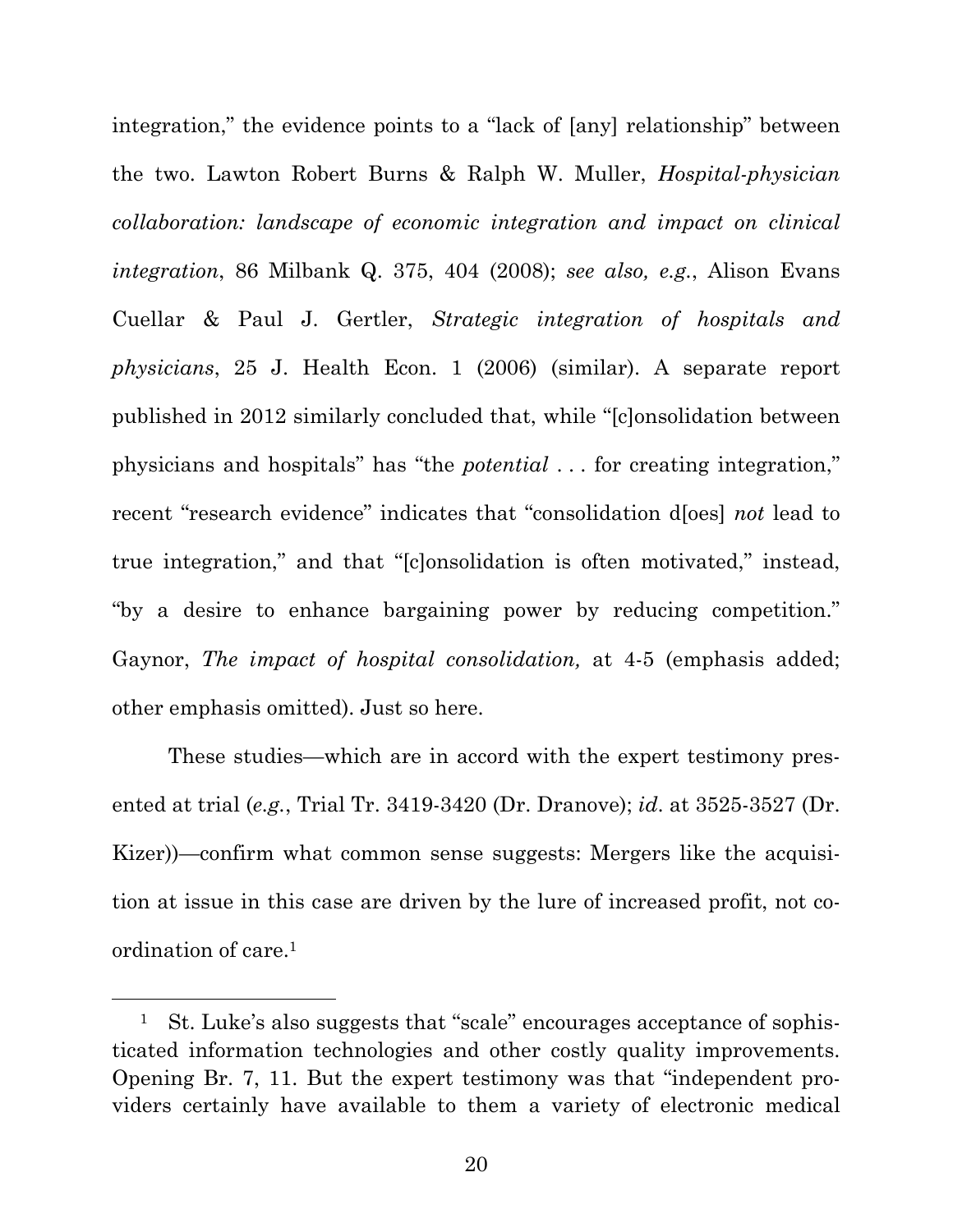### **2.** *The purported benefits of the acquisition are speculative and not merger-specific.*

Even if there were evidence that meaningful clinical integration or other procompetitive efficiencies might result from the acquisition, there is no evidence that any such benefits would be merger-specific.

**a.** The legal framework is familiar. An antitrust defendant may rebut evidence of a prima facie violation of the Sherman and Clayton Acts by showing that the challenged transaction would produce "'significant' or 'extraordinary' efficiencies" to offset the harm to competition. Areeda & Hovenkamp, *supra*, ¶ 976d. It is established, however, that "the asserted efficiencies must be 'merger-specific' to be cognizable as a defense." *FTC v. H.J. Heinz Co.*, 246 F.3d 708, 721 (D.C. Cir. 2001); *see also ProMedica Health Sys., Inc. v. FTC*, 749 F.3d 559, 572 (6th Cir. 2014) (efficiencies must "result from th[e] merger" itself, and not independent initiatives by "the merging parties"). "An efficiency is said to be 'merger specific' if it is a unique consequence of the merger—that is, if it could not readily be attained by other means or if the social cost of attaining it by other means is at least as high as the social cost of the merger." Areeda & Hovenkamp, *supra*, ¶ 973a; *see also* U.S. Dep't of Justice & FTC, *Horizontal Merger* 

records [and] data analytics tools that can be used to support or facilitate providing integrated care." Trial Tr. 3522 (Dr. Kizer). *See also* St. Alphonsus Br. 41-42 (collecting additional evidence); Tsai, 312 J. Am. Med. Assoc. at 30 ("small institutions can do [sophisticated IT] quite well").

-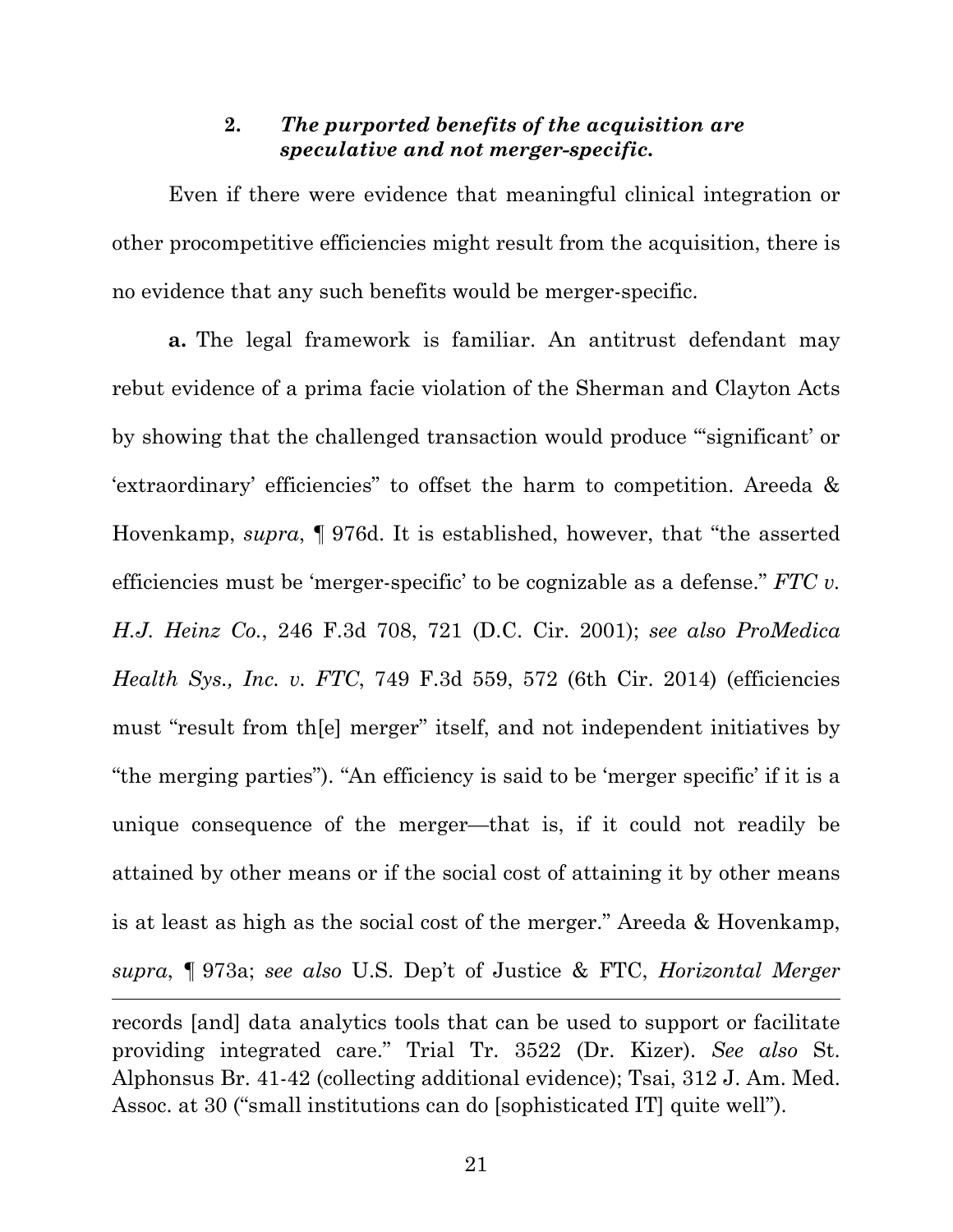*Guidelines* § 10 (2010) (hereinafter "*Guidelines*") (archived at perma.cc/- 32U3-P4J3) (an efficiency is "merger-specific" when it is "likely to be accomplished with the proposed merger and unlikely to be accomplished in the absence of [it]"). Efficiencies are not "merger-specific if they could be attained by practical alternatives that mitigate competitive concerns." *Guidelines* § 10 n.13.

Here, there is no doubt that "practical alternatives" to the merger are available to achieve integration of care. The evidence here shows that "physicians are committed to improving the quality of health care, and lowering its cost, whether they are employed or independent." ER42 ¶ 180 (citing Trial Tr. 3524 (Dr. Kizer)). And "[i]t is [a] committed team" of doctors, and not "a large number of physicians" or "any one specific organization structure" "that is the key to integrated medicine." ER43 ¶¶ 182, 184 (citing Trial Tr. 195 (Crouch); Trial Tr. 3525 (Dr. Kizer)). As one commentator has explained, "[c]linical integration requires meaningful data sharing, systems for effective hand-offs [of patients], and streamlined care transitions," which "can be achieved through other mechanisms" than mergers of hospital systems with physicians practices. Tsai, 312 J. Am. Med. Assoc. at 29.

One alternative approach for achieving clinical integration, for example, is "participating in health information exchanges." Tsai, 312 J. Am.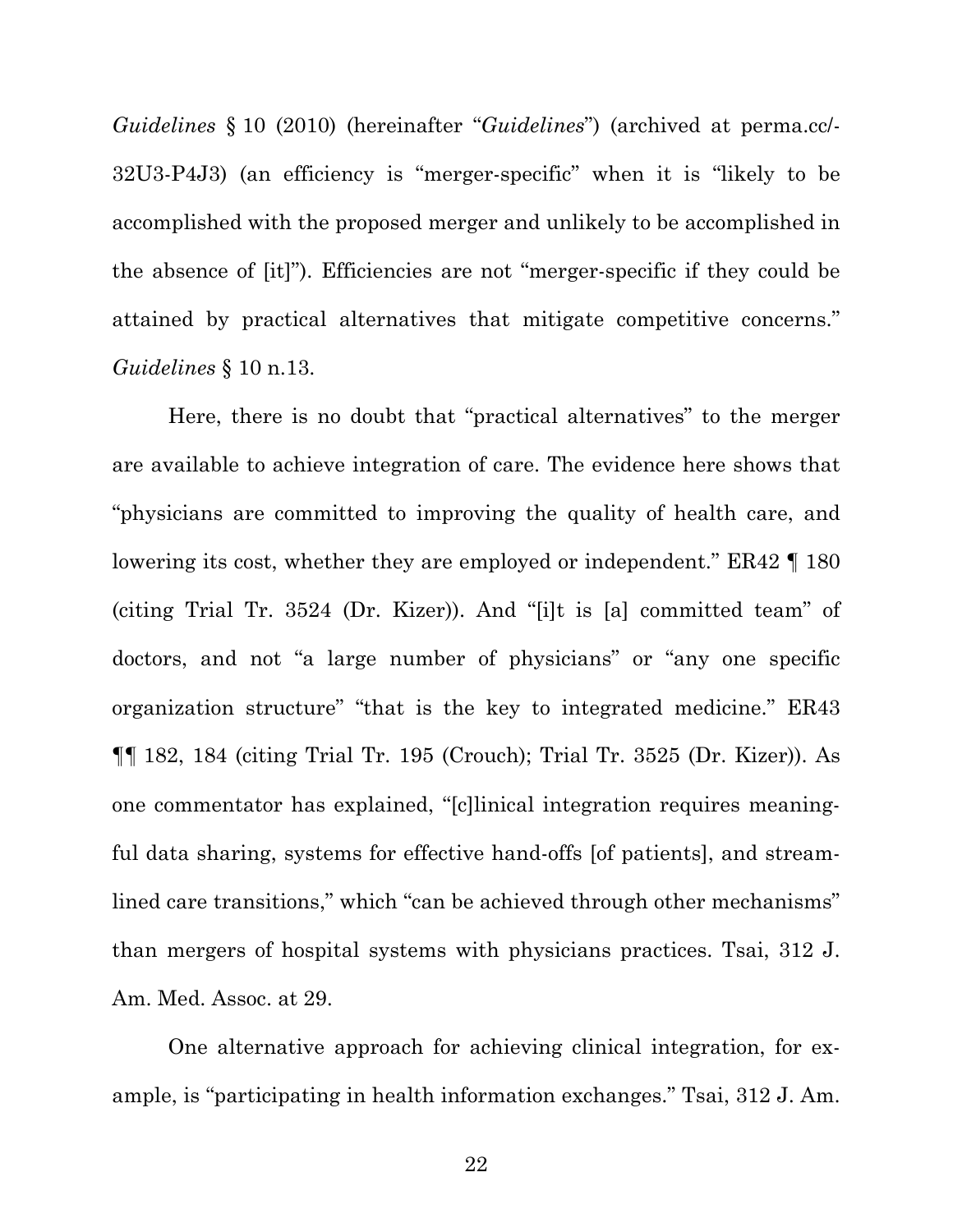Med. Assoc. at 29. Such exchanges provide seamless, electronic transfer of clinical information among different health care information systems. Crucially, "there has been a rapid increase in the availability of health information exchanges across the nation and many hospitals are now participating in these arrangements." *Id*. But, ironically, "[l]arger systems may be less motivated to join health information exchanges" because "information is seen as a tool to retain patients within their system, not as a tool to improve care." *Id*.; *see also* Amalia Miller & Catherine Tucker, *Health Information Exchange, System Size And Information Silos*, 33 J. Health Econ. 28 (2014). In this way, "hospital mergers may create new islands of data" that *hinder* rather than promote integration. Tsai, 312 J. Am. Med. Assoc. at 29. Accordingly, as one expert in this case concluded, "employment of physicians—*i.e.*, the transaction of St. Luke's acquiring Saltzer—is simply not necessary to provide integrated patient care." Trial Tr. 3522 (Dr. Kizer); *see also* FTC Br. 51-52 (detailing additional evidence).

St. Luke's claim that only behemoth hospital systems are capable of effectively implementing risk-based compensation schemes (Opening Br. 50-51) also is mistaken. One successful emerging strategy for performance-based compensation among independent physicians is "patientcentered medical home" networks, which employ a team-based model for comprehensive and continuous care. Third-party payers like Blue Cross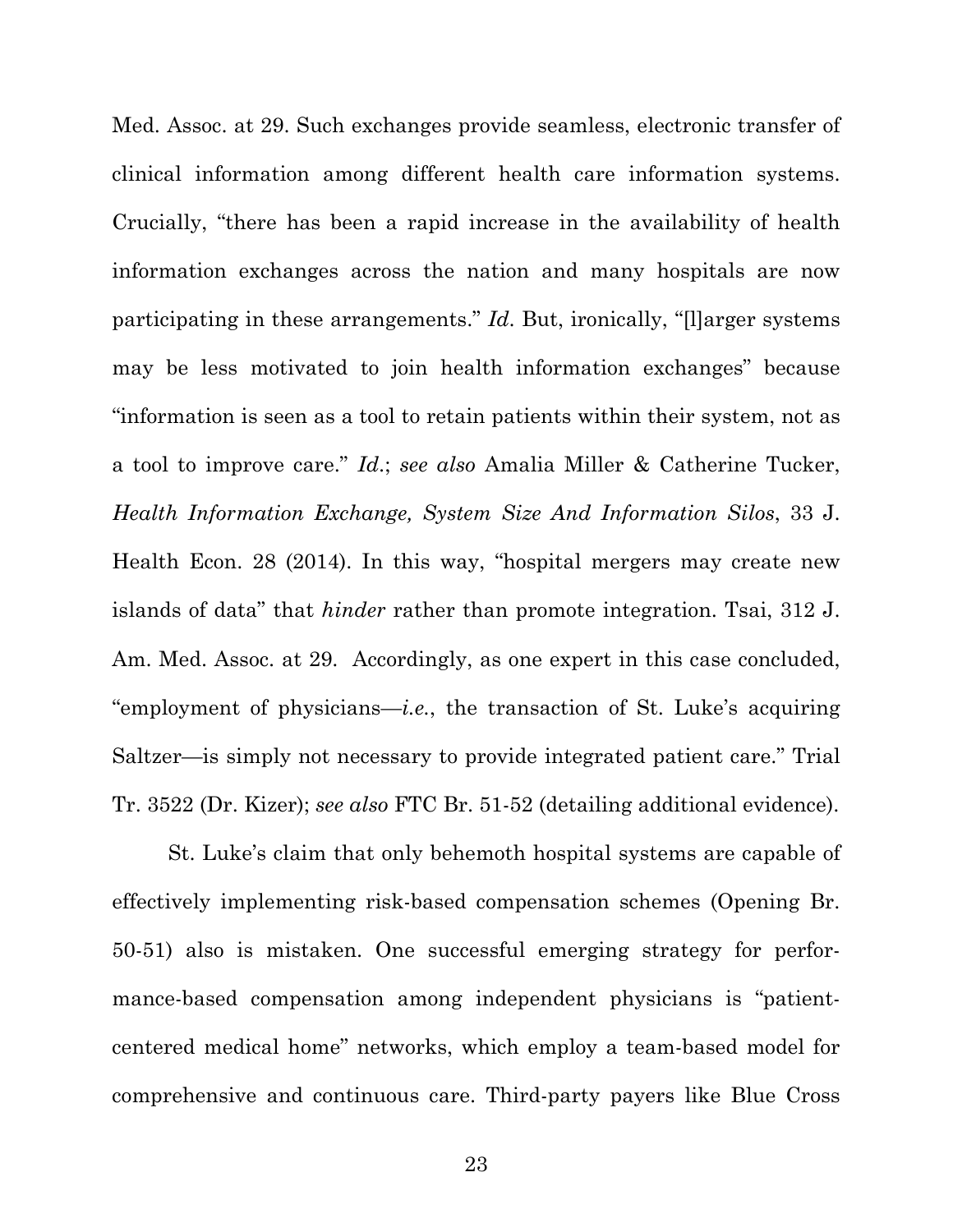Blue Shield are aggressively promoting the medical-home approach, which—in addition to promoting integrated care—eliminates fee-forservice reimbursements and instead "link[s] reimbursement to quality and outcomes." *See* Blue Cross Blue Shield Association, *Blue Plans Improving Healthcare Quality and Affordability through Innovative Partnerships with Clinicians* 1 (Feb. 13, 2014) (archived at perma.cc/SA5-DEHM). The national Blue Cross program, which is present in Idaho, already has eliminated hundreds of millions of dollars in excess costs. *Id*.; *see also*  ER43 ¶ 183 ("In Idaho, independent physician groups are using risk-based contracting successfully.") (citing Trial Tr. 195-196 (J. Crouch)).

Beyond that, the record evidence demonstrated that "there are physician groups comparable in size to Saltzer, even groups smaller than Saltzer, that are forming [accountable care organizations] that are willing to take on risk." Trial Tr. 3454 (Dr. Dranove); *see also* Trial Tr. 3592-3593 (Dr. Kizer) (similar).2 True enough, "they may not succeed, . . . [b]ut St. Luke's might not succeed either." Trial Tr. 3454 (Dr. Dranove).

-

<sup>2</sup> Accountable care organizations, or ACOs, are "are groups of doctors, hospitals, and other health care providers, who come together voluntarily to give coordinated high quality care to their . . . patients." Centers for Medicare & Medicaid Services, *Accountable Care Organizations (ACO)* (archived at perma.cc/QG7N-EQWL). Although "[p]articipating in an ACO is purely voluntary for providers" (*id*.), the Affordable Care Act encourages health care providers to participate through the Medicare Shared Savings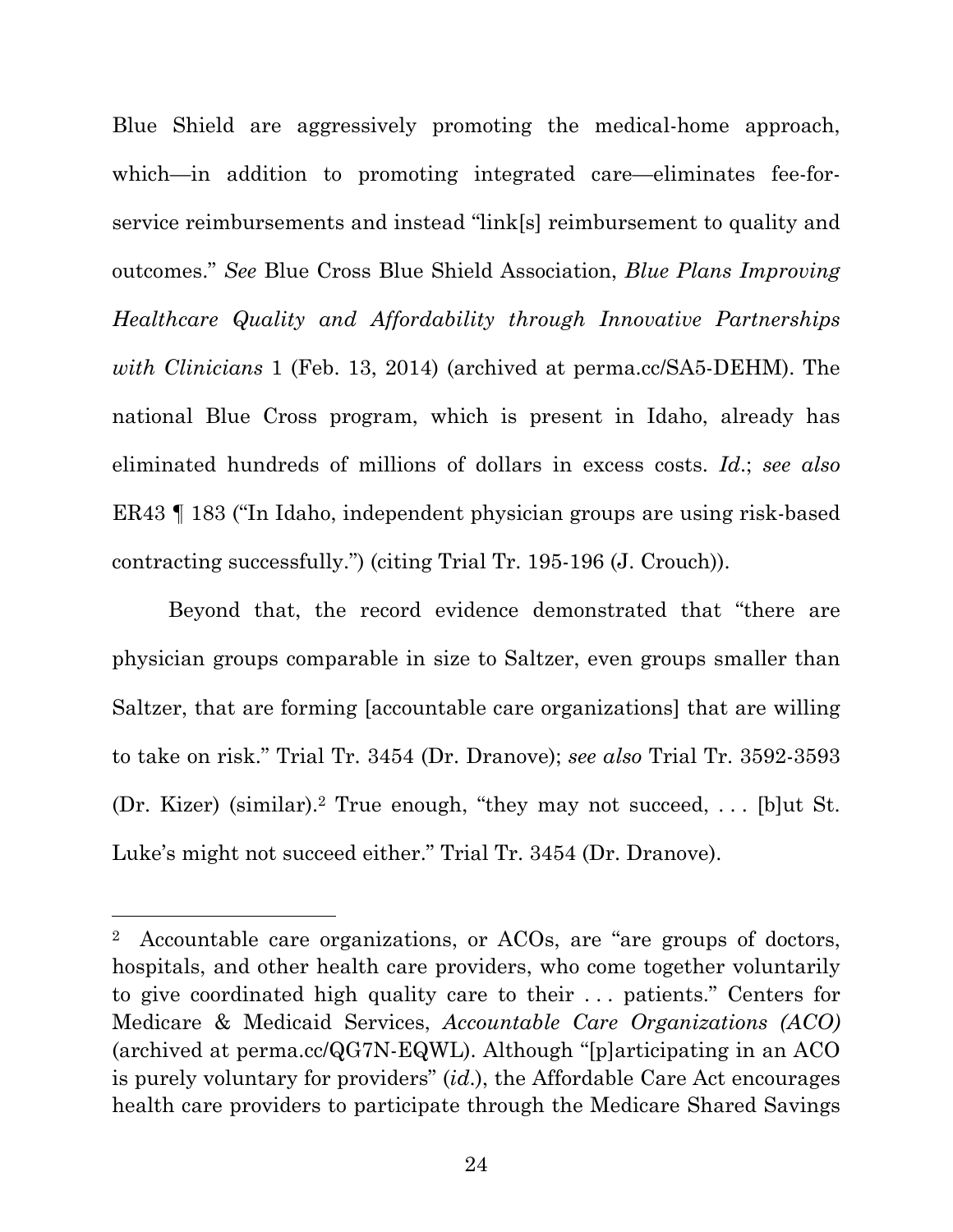There also is evidence that "independent groups of Saltzer's size can and do participate in risk-based arrangements" like "health maintenance organizations" and simple "risk contracting," with notable success. Trial Tr. 3500-3501 (Dr. Dranove). In short, "employment" of physician groups by hospitals "is [neither] necessary nor sufficient to move away from feefor-service" and "providing higher-quality, lower-cost care." Trial Tr. 3523 (Dr. Kizer); *see also* Trial Tr. 196 (J. Crouch) ("ownership is not what differentiates success in the system"). That is, whatever effects may be tied to the merger, those are not the effects that help patients.

**b.** Perhaps recognizing the broad availability of these alternative approaches, St. Luke's shifts focus by criticizing the district court for "focusing on generalities, rather than the facts of *this* transaction and healthcare in *this* region." Opening Br. 51. According to St. Luke's, Saltzer attempted to implement integration and other quality improvement strategies in the past and failed. Opening Br. 48-51. As St. Luke's sees it, the district court's decision thus effectively outlaws all acquisitions of physician practices by hospital systems because, if mere "aspirational generalities" (Opening Br. 47) are sufficient to overcome the efficiencies realized

-

program. *See* Patient Protection and Affordable Care Act § 3022, Pub. L. No. 111-148, 124 Stat. 119, 395-399 (2010) (codified at 42 U.S.C. 1395jjj).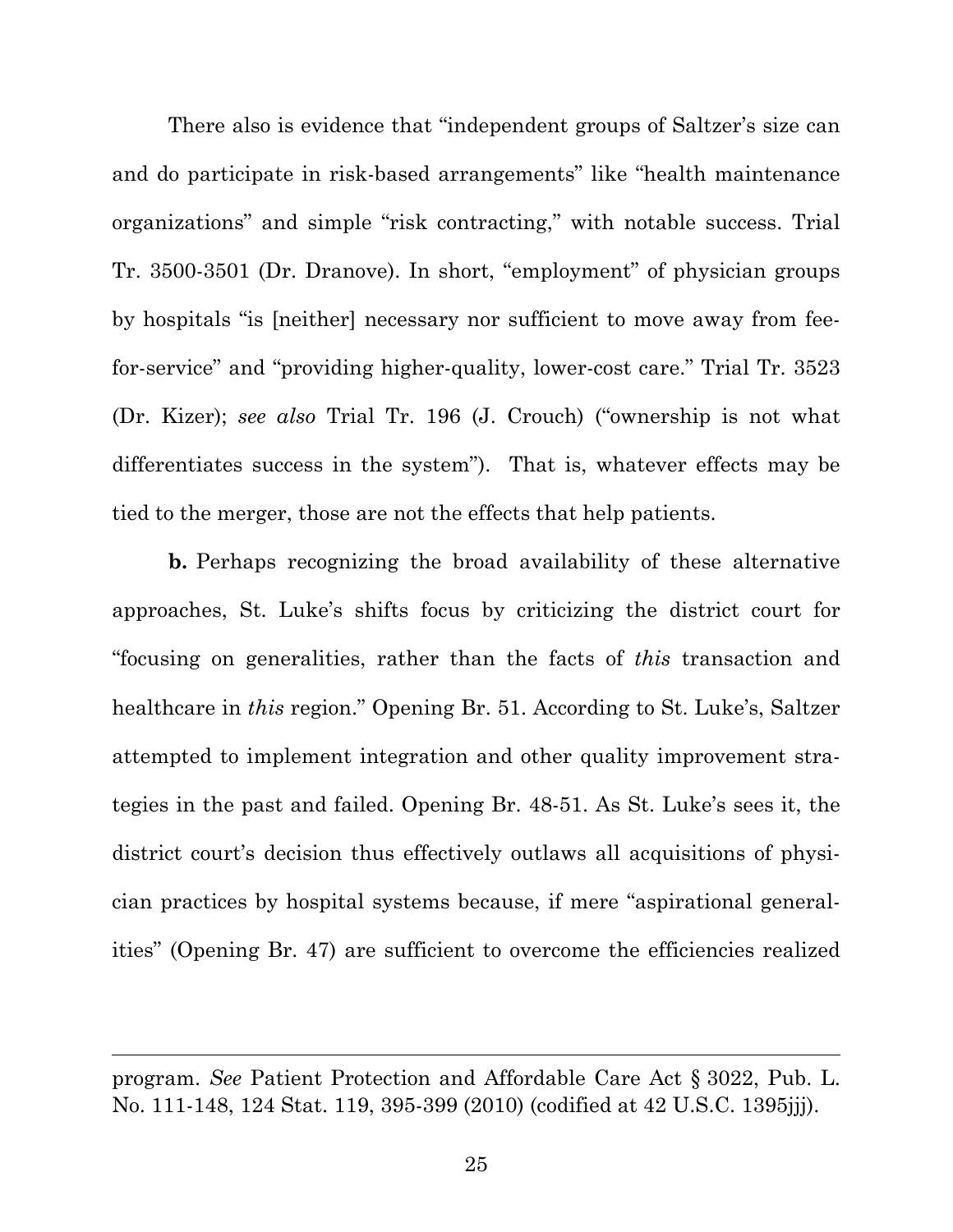by a transaction, "there is no case in which the benefits of integrated care could be deemed 'merger-specific'" (Opening Br. 51). That is incorrect.

To begin with, St. Luke's is manifestly wrong that the district court's decision here will have "profound implications for the U.S. healthcare system" by outlawing all future mergers. Opening Br. 51. The decision does not constrain procompetitive acquisitions, but reaches only anticompetitive consolidations. Most obviously, if the post-acquisition firm resulting from a future merger does *not* have market power—that is, if the acquiring hospital and the physician practice could not impair competition once combined—no antitrust concerns will arise, and the transaction will be allowed to proceed. Otherwise, it will not. And that is as it should be.

Beyond that, St. Luke's appears to believe that once it identifies possible procompetitive benefits of the transaction, the burden shifts back to the government to prove that the benefits were not merger-specific. *See* Opening Br. 54-57. That is not the law. As the D.C. Circuit has recognized, "the asserted efficiencies must be 'merger-specific' to be cognizable as a defense." *Heinz*, 246 F.3d at 721. *See also* Areeda & Hovenkamp, *supra*, ¶ 973a ("the efficiency defense requires a showing that claimed efficiencies are 'merger specific'"). And because "it is incumbent upon the merging firms to substantiate efficiency claims" (*Guidelines* § 10), *St. Luke's* bore the burden of demonstrating, from the outset, that the acquisition would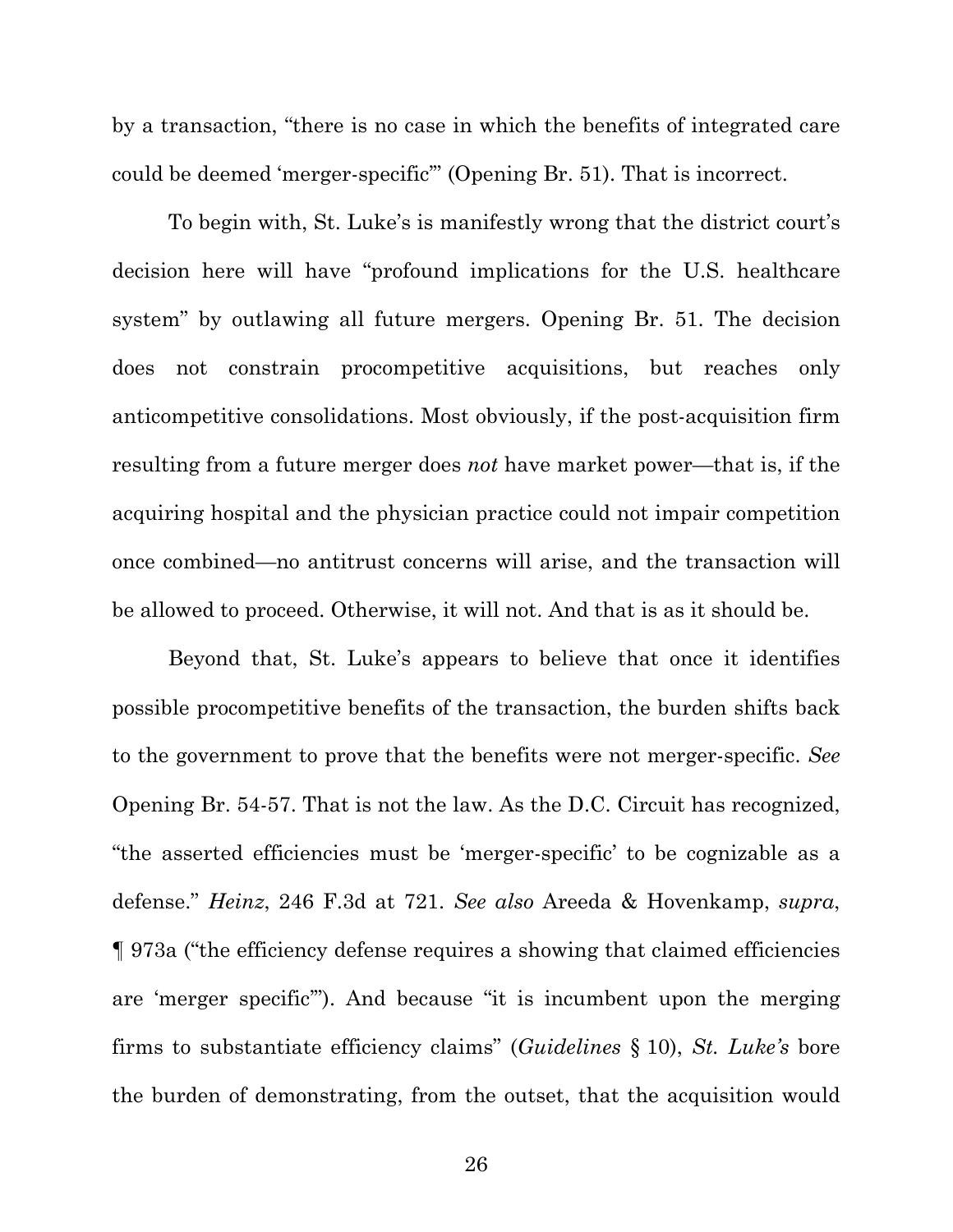have not just procompetitive benefits, but *merger-specific* procompetitive benefits.

St. Luke's has not come close to making that showing in this case. In fact, it merely asserts that the merger would be procompetitive, as though saying it makes it so, without pointing to any *evidence* to that effect. As one expert explained, "[St. Luke's] claims about improved quality are speculative," and the various initiatives the St. Luke's touts in its brief "have not [actually] been demonstrated to improve quality." Trial Tr. 3562, 3582 (Dr. Kizer). Even now, St. Luke's points to no evidence that whatever benefits the merger might achieve could not be achieved by other means. Thus, as the district court explained: "There is no empirical evidence to support the theory that St. Luke's needs a core group of employed primary care physicians . . . to successfully make the transition to integrated care." ER43 ¶ 181. St. Luke's does not even acknowledge that finding, much less attempt to refute it. Without evidence of merger-specificity, the asserted benefits do not weigh in the balance at all. And so it is here.

### **C. Competition, not consolidation, will better ensure efficiency and quality.**

One final observation follows inescapably: Contrary to St. Luke's unsupported assertions, competition, not consolidation, better ensures efficiency and quality in the delivery of healthcare services.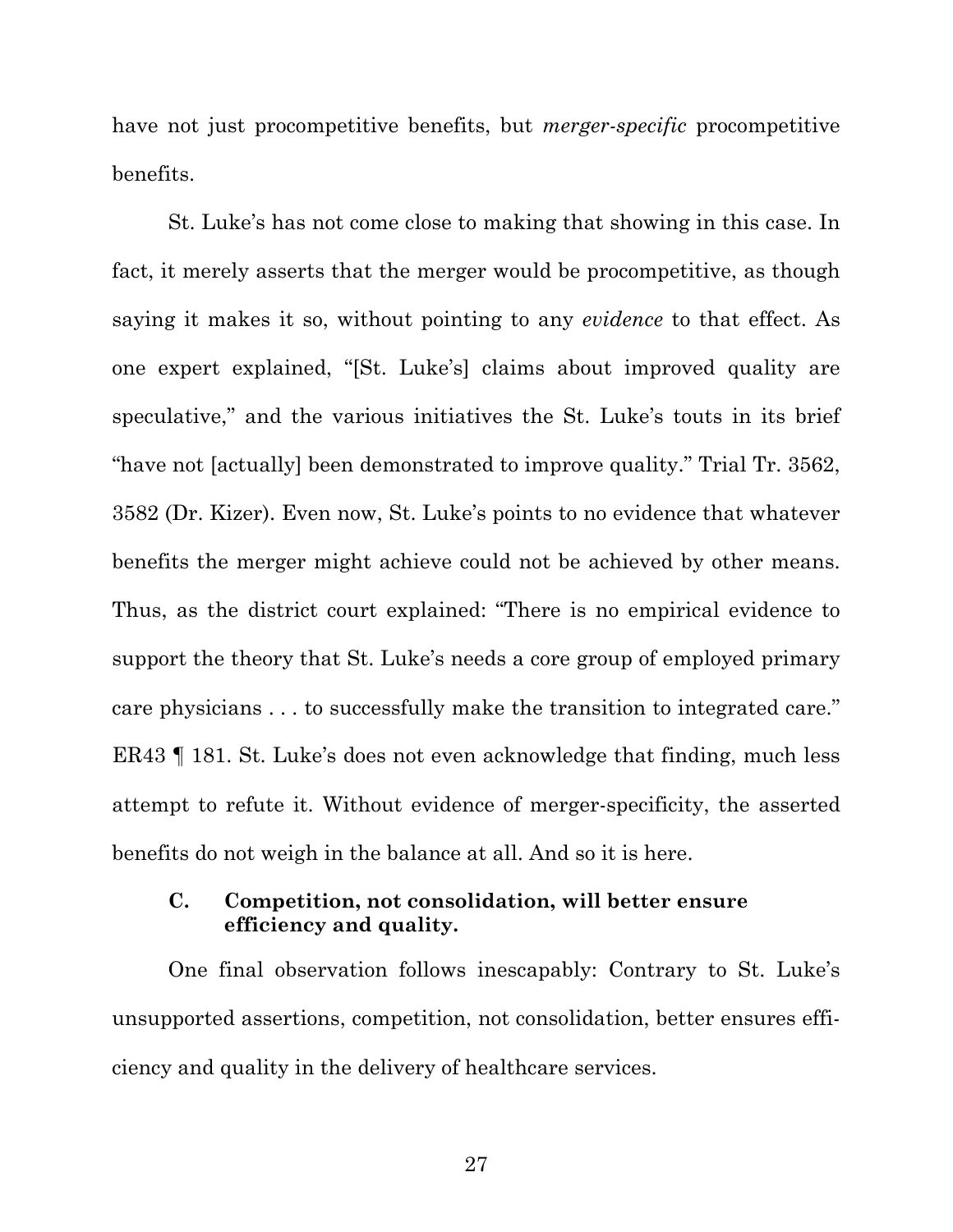"Moving from [a model of] hospitals [as] price setters to a market in which patient demand drives hospital prices and quality improvement" necessarily requires "systems that [concentrate on] outcomes as opposed to activity, [and that] are focused on service and quality" as opposed to volume. Kocher & Emanuel, 308 J. Am. Med. Assoc. at 1214. Recent literature concerning the effects of competition on healthcare quality and cost repeatedly has shown that "both mortality and expenditures are lower in less concentrated markets" that are sensitive to competition. Martin Gaynor et al., *The Industrial Organization of Health Care Markets* 13 (Jan. 7, 2014) (draft archived at perma.cc/HBP2-3QGW). Put another way, "introduction of competition l[eads] to an increase in quality without a commensurate increase in expenditure." Martin Gaynor et al., *Death by Market Power: Reform, Competition and Patient Outcomes in the National Health Services* 4, National Bureau of Economic Research Working Paper 16164 (2010) (archived at perma.cc/WBR6-FWLG). "These results suggest that competition is an important mechanism for enhancing the quality of care patients receive" "without chang[ing the] total expenditure or increas[ing the] expenditure per patient." *Id*. at 31-32. In a word, while consolidation may help hospitals' (and some physicians') bottom lines, competition is what helps patients.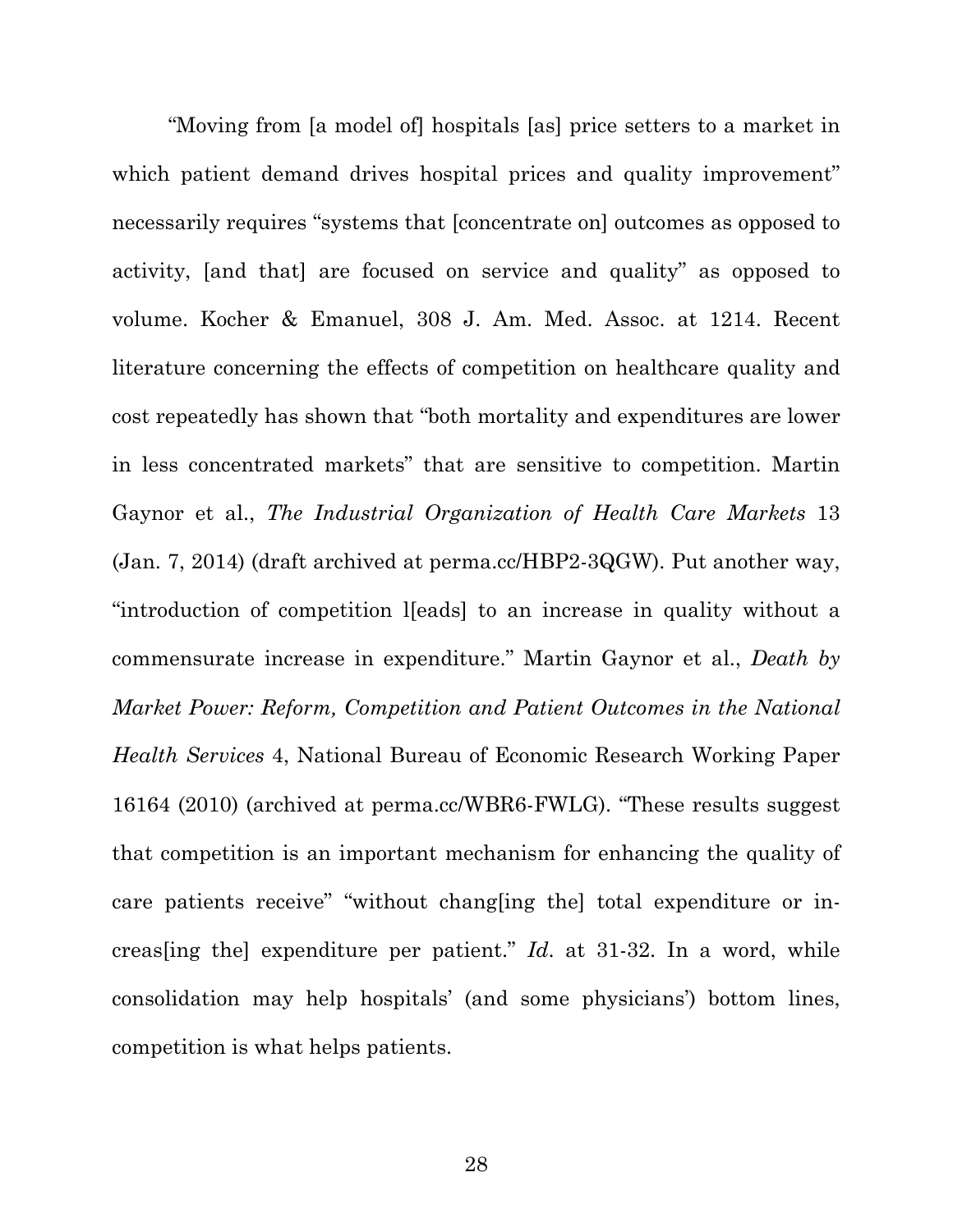These observations are not just about numbers and statistics; rather, they strike at the core of our professional and ethical obligations as physicians. Simply put, "hospital competition save[s] lives." Zack Cooper, et al., *Does Hospital Competition Save Lives? Evidence from the English National Health System Patient Choice Reforms*, 121 Econ. J. F228, F251 (2011). Our experience supports the same conclusion: When massive hospital systems take over independent physician practices, inevitably costs rise and quality falls. And, while independent doctors often feel the pinch as a result, far more important, *patients* do. That is not a result the antitrust laws should countenance.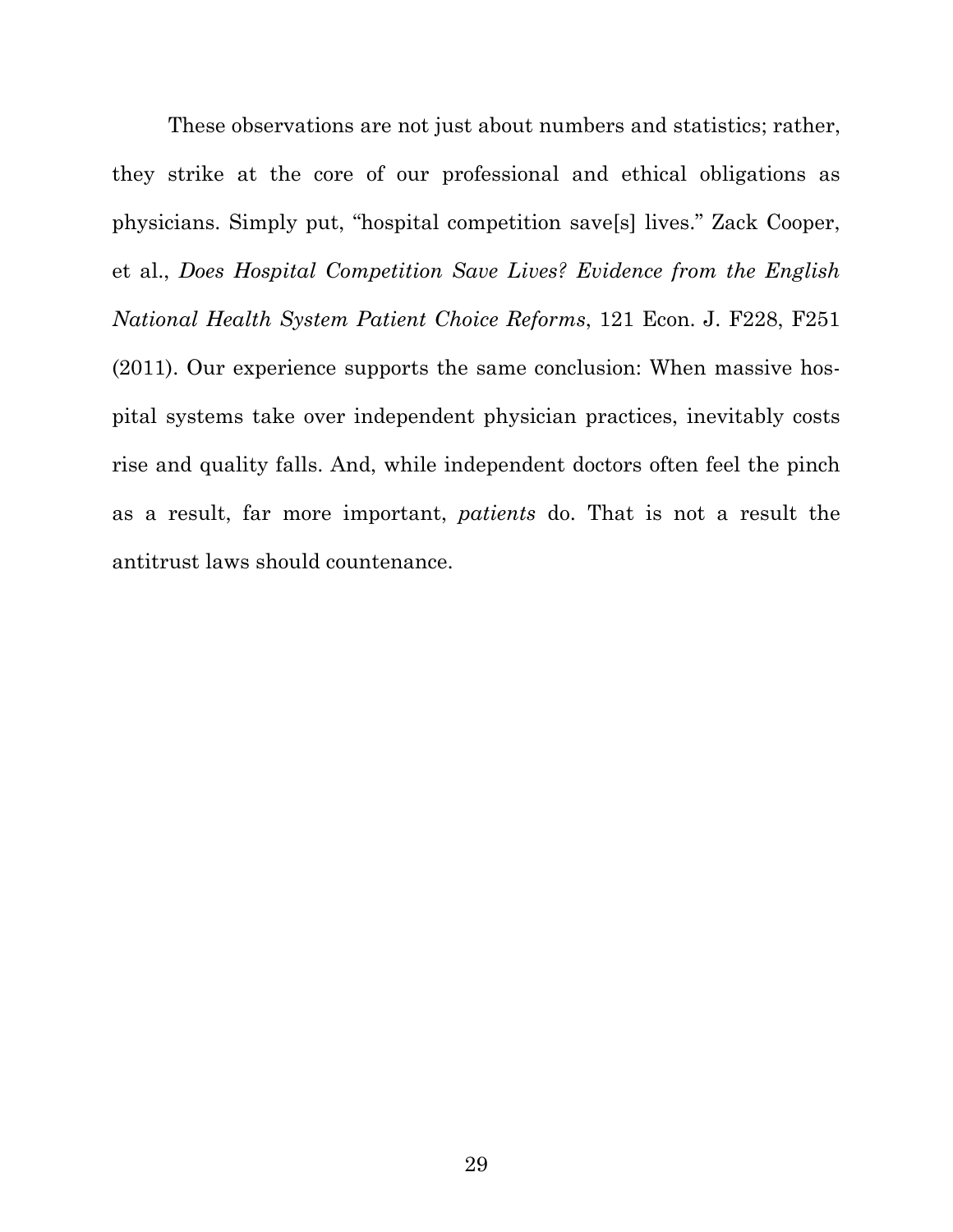#### **CONCLUSION**

The judgment below should be affirmed.

August 20, 2014 Respectfully submitted,

/s/ *Robert E. Bloch*

Robert E. Bloch Michael B. Kimberly *Mayer Brown LLP 1999 K Street NW Washington, DC 20006 (202) 263-3000*

Donald M. Falk *Mayer Brown LLP 2 Palo Alto Square, Ste. 300 3000 El Camino Real Palo Alto, CA 94306 (650) 331-2000*

*Counsel for the Association of Independent Doctors*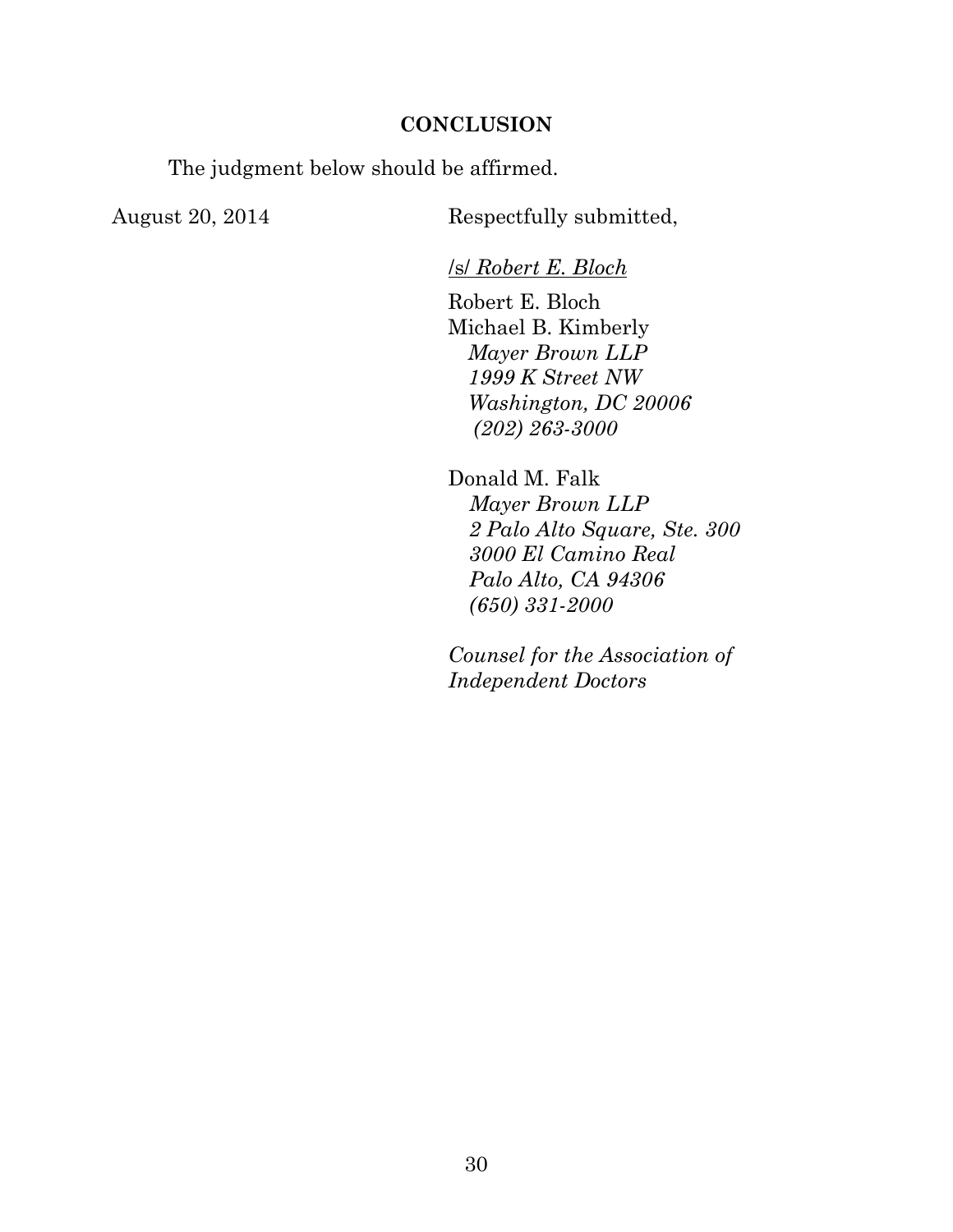#### **CERTIFICATE OF COMPLIANCE**

Pursuant to Federal Rule of Appellate Procedure 32(a)(7), the undersigned counsel for the Association of Independent Doctors certifies that this brief:

(i) complies with the type-volume limitation of Rule 29(d) because it contains 6,466 words, including footnotes and excluding the parts of the brief exempted by Rule 32(a)(7)(B)(iii); and

(ii) complies with the typeface requirements of Rule  $32(a)(5)$  and the type style requirements of Rule 32(a)(6) because it has been prepared using Microsoft Office Word 2007 and is set in Century Schoolbook font in a size equivalent to 14 points or larger.

/s/ *Robert E. Bloch*